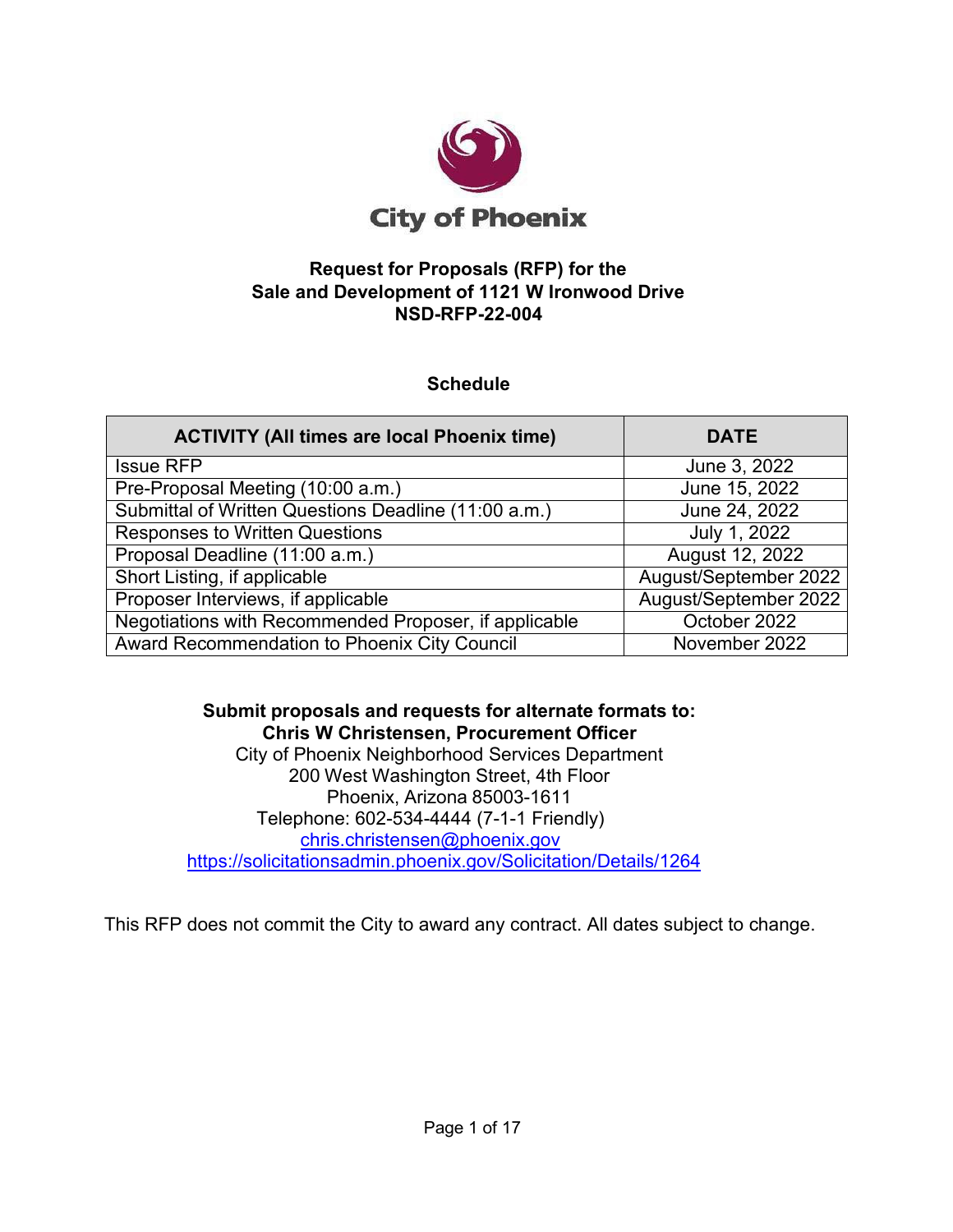#### **TABLE OF CONTENTS**

| <b>SECTION</b> |                                         |                                                                                   | <b>PAGE</b> |
|----------------|-----------------------------------------|-----------------------------------------------------------------------------------|-------------|
| L.             | <b>RFP PROCESS</b>                      |                                                                                   |             |
|                |                                         |                                                                                   |             |
|                |                                         |                                                                                   |             |
|                |                                         |                                                                                   |             |
|                |                                         |                                                                                   |             |
|                |                                         |                                                                                   |             |
|                |                                         |                                                                                   |             |
| Ш.             | <b>BUSINESS OPPORTUNITY</b>             |                                                                                   |             |
|                |                                         |                                                                                   |             |
|                |                                         |                                                                                   |             |
|                |                                         |                                                                                   |             |
| III.           | <b>PROPOSAL INSTRUCTIONS</b>            |                                                                                   |             |
|                |                                         |                                                                                   |             |
|                |                                         |                                                                                   |             |
| IV.            | <b>PROPOSAL EVALUATION</b>              |                                                                                   |             |
|                |                                         |                                                                                   |             |
|                |                                         |                                                                                   |             |
| V.             |                                         | <b>GENERAL TERMS AND CONDITIONS OF THE PROPOSAL</b>                               |             |
|                |                                         |                                                                                   |             |
|                |                                         |                                                                                   |             |
|                |                                         |                                                                                   |             |
|                |                                         |                                                                                   |             |
|                |                                         |                                                                                   |             |
|                |                                         |                                                                                   |             |
|                |                                         | G. City's Right to Disqualify for Conflict of Interest or Not in Good Standing 13 |             |
|                |                                         |                                                                                   |             |
|                | L.                                      |                                                                                   |             |
|                |                                         |                                                                                   |             |
|                |                                         |                                                                                   |             |
|                |                                         |                                                                                   |             |
|                |                                         |                                                                                   |             |
|                | <b>VI. STANDARD CONTRACT PROVISIONS</b> |                                                                                   |             |
|                |                                         |                                                                                   |             |
|                |                                         |                                                                                   |             |
|                |                                         |                                                                                   |             |
|                |                                         |                                                                                   |             |
|                |                                         |                                                                                   |             |
|                | <b>VII. ATTACHMENTS</b>                 |                                                                                   |             |
|                | Attachment A                            | Affidavit                                                                         |             |
|                | <b>Attachment B</b>                     | Conflict of Interest and Solicitation Transparency Disclosure Form                |             |
|                | Attachment C                            | Development Details Form                                                          |             |
|                | Attachment D                            | <b>Proposed Purchase Price</b>                                                    |             |
|                | <b>Attachment E</b>                     | Site Map                                                                          |             |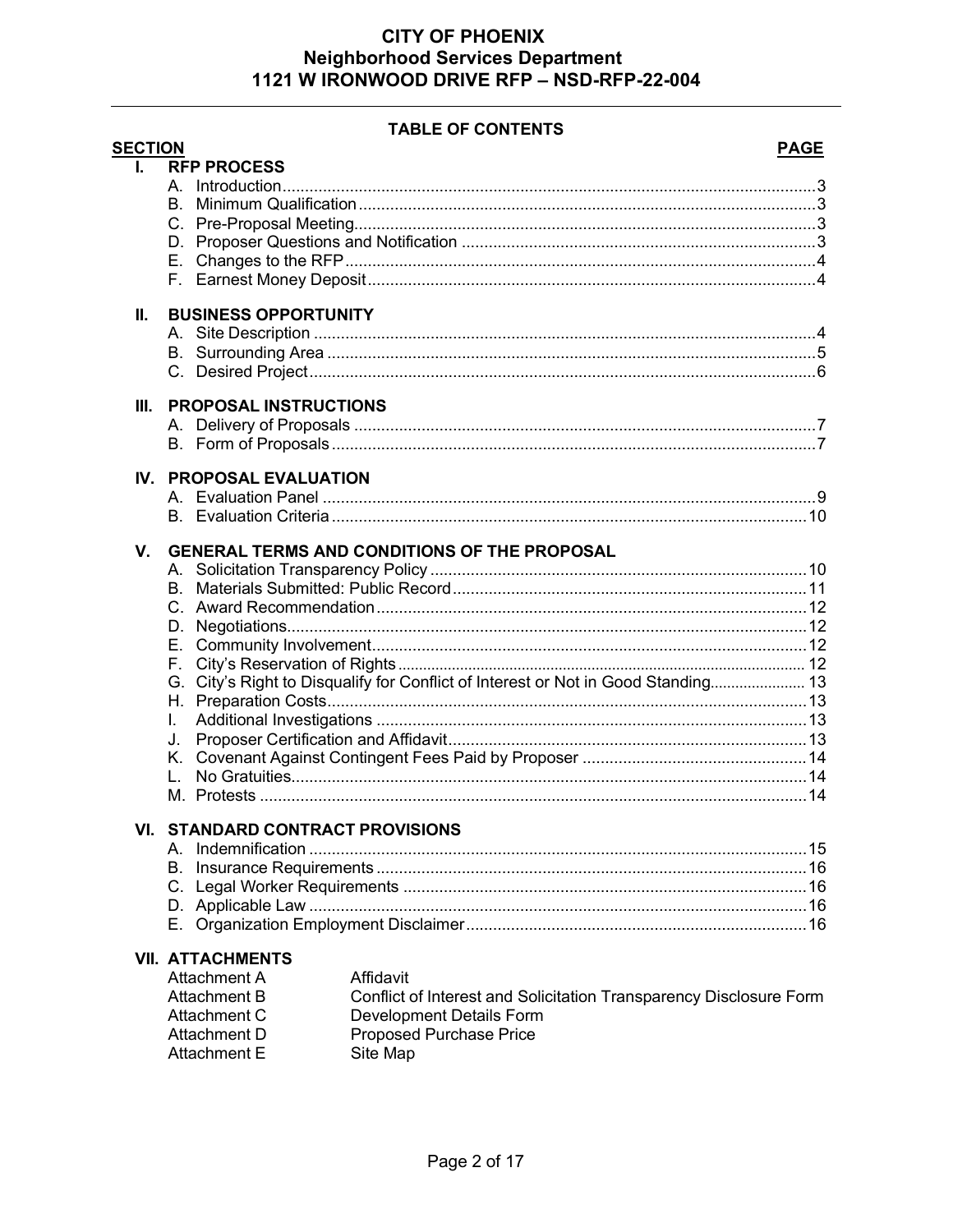# <span id="page-2-0"></span>**I. RFP PROCESS**

# **A. Introduction**

The City of Phoenix (City), through its Neighborhood Services Department (NSD), invites sealed proposals for the sale and development of the parcel located at 1121 W Ironwood Drive in the Sunnyslope neighborhood Phoenix (**Site**). A Site Map is included in this RFP as **Attachment E**.

This RFP seeks market-viable development proposals that: 1) make the best use of the Site; 2) are consistent with the General Plan, zoning codes and all other applicable codes, regulations, and guidelines; and 3) is compatible with the neighborhood in scale, design, and appearance.

By inviting this disposition, the City seeks to continue the revitalization and strengthening of the community within the Sunnyslope area and North Mountain Village by eliminating blight, developing vacant land, reactivating property, and creating sustainable homeownership opportunities. As the economy and housing market improve, residential development is being re-initiated through the RFP process to facilitate the sale and compatible infill development of land.

# <span id="page-2-1"></span>**B. Minimum Qualification**

The minimum purchase price is \$100,000, the appraised value of the Site as of March 8, 2022. The appraisal is available at the [RFP Webpage.](https://solicitations.phoenix.gov/) Any proposal submitted with a proposed purchase less than this minimum must clearly state what public benefits will be generated to compensate for the less than appraised value and the estimated quantifiable value of those benefits.

# <span id="page-2-2"></span>**C. Pre-Proposal Meeting**

Proposers are strongly encouraged to attend the pre-proposal meeting at the date and time listed on page 1 via Webex or conference call. The purpose of this meeting is to review this RFP and respond to questions. Please email [chris.christensen@phoenix.gov](mailto:chris.christensen@phoenix.gov) to register for this meeting.

# <span id="page-2-3"></span>**D. Proposer Questions and Notification**

Proposers are advised to read this RFP in its entirety. Failure to read and/or understand any portion of this RFP will not be cause for waiver of any portion of the RFP or subsequent contract.

All questions about this RFP must be submitted in writing no later than the deadline listed on page 1 to [chris.christensen@phoenix.gov.](mailto:chris.christensen@phoenix.gov) Please list the name of this RFP in the subject line when submitting questions. All written questions received by the deadline will be responded to in a written addendum and posted on the RFP [Webpage.](https://solicitations.phoenix.gov/)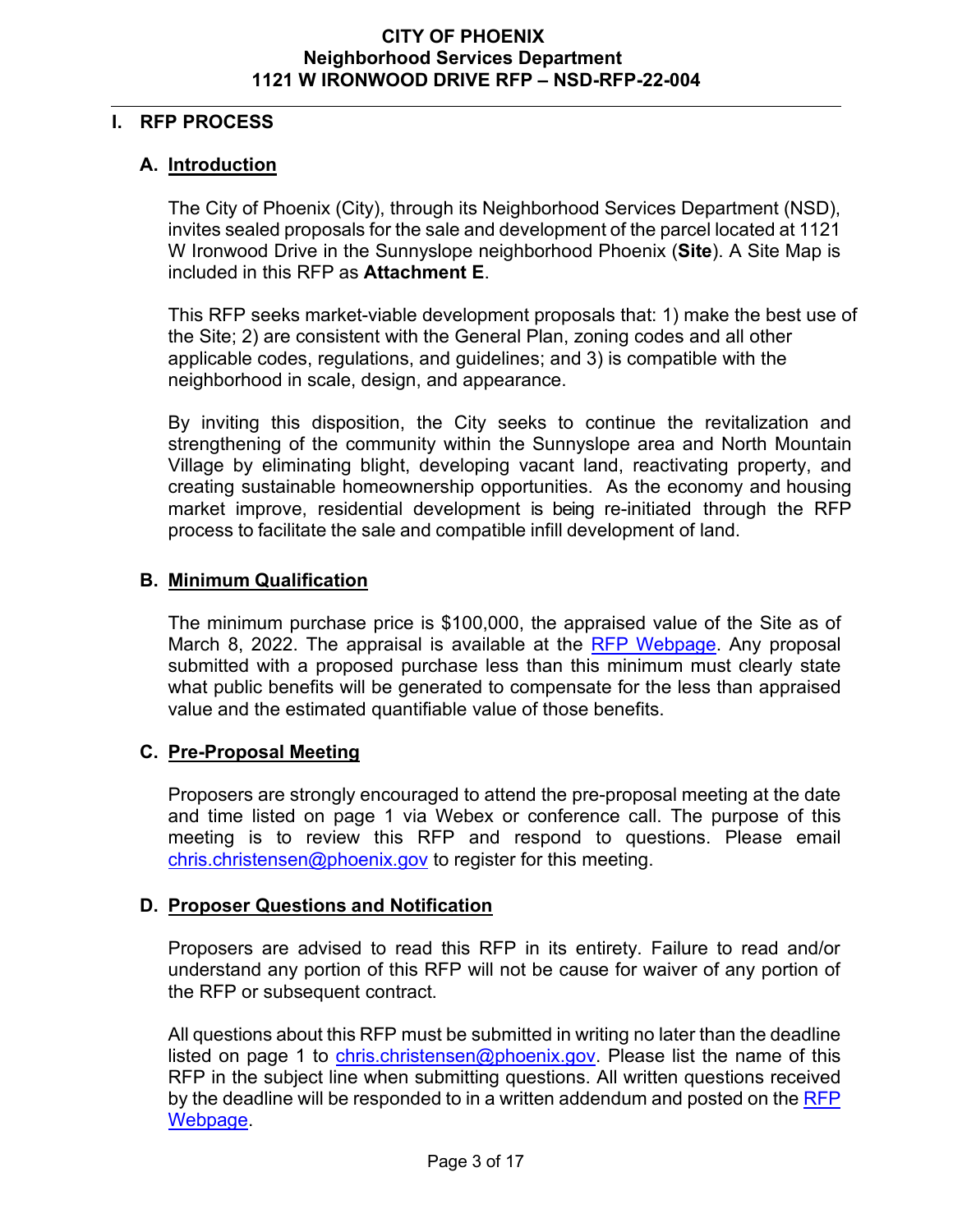## <span id="page-3-0"></span>**E. Changes to the RFP**

Changes to this RFP will be in writing as an addendum and posted on the [RFP](https://solicitations.phoenix.gov/)  [Webpage.](https://solicitations.phoenix.gov/) The City is not responsible for any oral instructions given by any City employee, consultant, or official regarding RFP instruction, specifications, or documents.

Although registered pre-proposal meeting attendees, and potential proposers who request such notification in writing, will be notified by email when documents related to this RFP are available on the [RFP Webpage,](https://solicitations.phoenix.gov/) proposers are responsible for obtaining any and all information posted on the website.

# **F. Earnest Money Deposit**

Each proposal **must be accompanied by a \$10,000 earnest money deposit** in the form of a cashier's check, payable without condition or restrictive endorsement, to the City of Phoenix. Each proposer's earnest money deposit must be submitted in a separate sealed envelope along with the proposal. Earnest money deposits of unsuccessful proposers will be refunded, without interest, immediately after the business opportunity has been formally awarded by the Phoenix City Council or after all proposals are rejected. An unsuccessful proposer may request the refund of its earnest money deposit after the award recommendation has been posted; however, any unsuccessful proposer making such a request will be removed from further consideration for award of the contract resulting from this RFP.

The successful proposer's earnest money deposit becomes non-refundable upon Phoenix City Council approval of the business terms of its proposal. The successful proposer's earnest money deposit will be credited to the purchase price, or if the successful proposer fails to execute the contract in a timely manner, the earnest money deposit will be forfeited as liquidated damages.

# <span id="page-3-2"></span><span id="page-3-1"></span>**II. BUSINESS OPPORTUNITY**

# **A. Site Description**

Nestled in the foothills of the North Mountain range, this Site provides an opportunity for proposers to design and construct an infill development in an established neighborhood. Key strengths of the Site include its location, the size of the lot is larger than the average Phoenix lot size of 7,362 square feet, and an opportunity to add a new development in an emerging urban residential market. The Site is comprised of Assessor's Parcel Number (APN) 158-30-060 and totals approximately 10,111 square feet (SF) or approximately 0.232 acres.

# **1. Zoning**

The Site is zoned R1-6 Single-Family Residence District (Chapter 6, Section 613 of the Phoenix Zoning Ordinance, posted at [codepublishing.com/az/phoenix/\)](http://www.codepublishing.com/az/phoenix/). A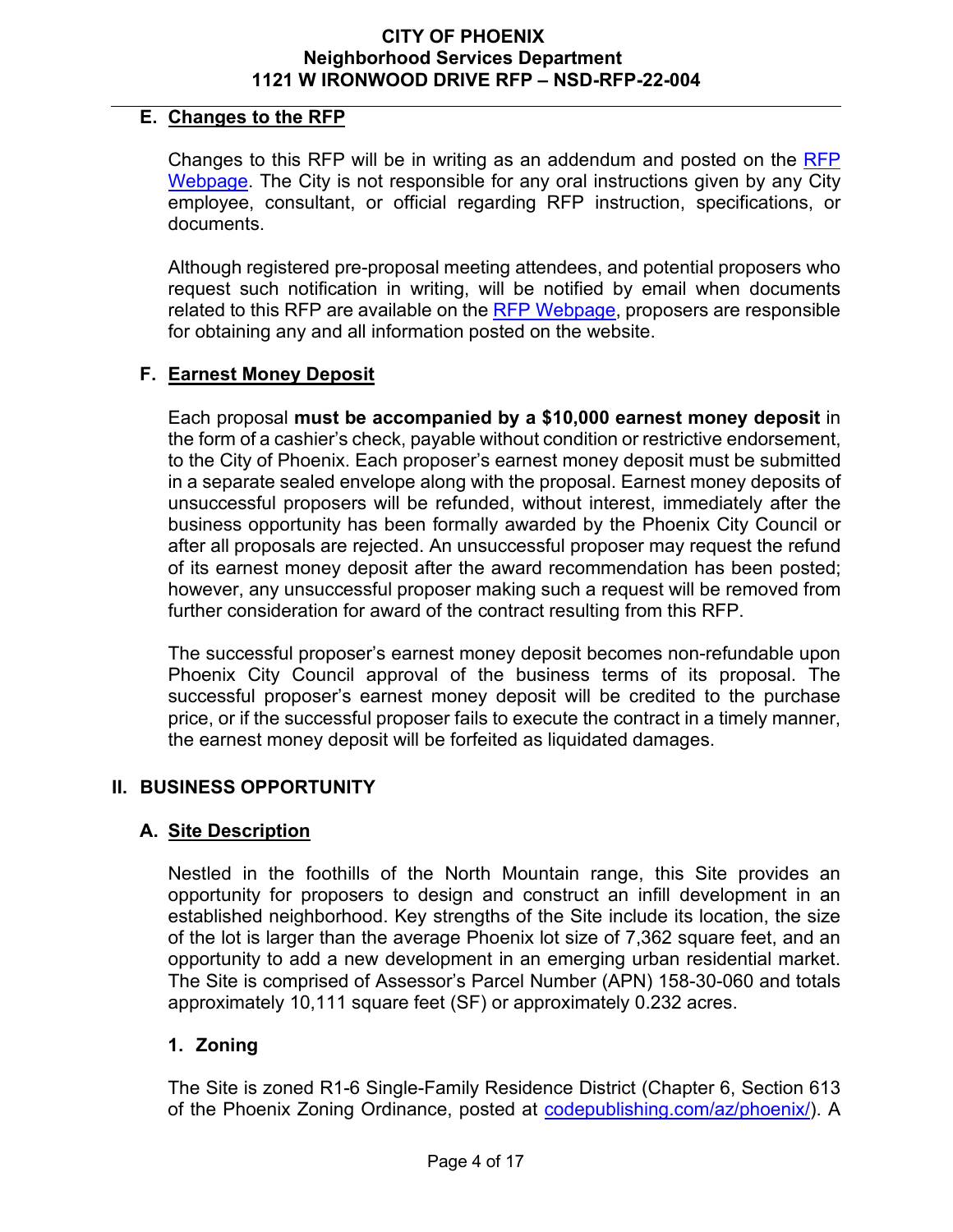basic purpose of these regulations is to foster the creation of living areas which can assist the establishment of stable, functional neighborhoods. An established pattern of living in this metropolitan area reflects a tradition of single[family](https://phoenix.municipal.codes/ZO/202__987a34b1fdbc92331b4b96a80e3d7f87) occupied dwellings which also emphasize outdoor living. Many of these dwellings are thereby located on relatively large urban or suburban [lots.](https://phoenix.municipal.codes/ZO/202__8355eb8f67eeb6b85343238f8a3fb383)

These regulations provide standards for dwellings built at low and moderate [densities.](https://phoenix.municipal.codes/ZO/202__8a7f2c2fc38748c29a20113acbf13646) While the predominant housing type is expected to be single[-family](https://phoenix.municipal.codes/ZO/202__987a34b1fdbc92331b4b96a80e3d7f87) dwelling, provisions are made for alternative housing types within the same [density](https://phoenix.municipal.codes/ZO/202__8a7f2c2fc38748c29a20113acbf13646) limits.

# **2. Utilities**

The Site is served by City water and sewer, Southwest Gas (natural gas) and Arizona Public Service (electric power). Information regarding the Site's utility infrastructure for City services is provided below.

- a. Water
	- Existing infrastructure
		- 3" Transite substandard water main in the alley with a  $\frac{3}{4}$ " service going to the Site
- b. Sewer
	- Existing infrastructure
		- 8" VCP sewer main within the alley west of the Site
		- 4" sewer tap
- If proposed use is not a single-family home on a single lot, a new water main extension will be required to be installed from 11th Ave.

# <span id="page-4-0"></span>**B. Surrounding Area**

The Site is in the Sunnyslope neighborhood, a unique community in the foothills of the Phoenix Mountains just nine miles north of downtown Phoenix. The geographic boundaries are 19th Avenue to the west, Cactus Road to the north, 16th Street to the east, and Northern Avenue to the south. Sunnyslope was annexed into the city of Phoenix in 1959 and prides itself on a small-town feel and distinct cultural identity.

In the late 1940s, after World War II, the community experienced growth with the addition of small businesses, churches and schools that were established. The first school, Sunnyslope Elementary School, was opened in 1949. One of the most visible landmarks is "S" mountain located near Central Avenue and Hatcher. A tradition that started in the early 1950's, the freshman class at Sunnyslope High School hikes up the mountain and provides a fresh coat of white paint to the upper case "S." William R. Norton, considered to be the founder of Sunnyslope platted the first subdivision in Sunnyslope in 1911 known as the Sunny Slope Subdivision.

Today the community contains a diverse mix of large and small businesses, such as HonorHealth John C Lincoln Hospital the largest employer of Sunnyslope and the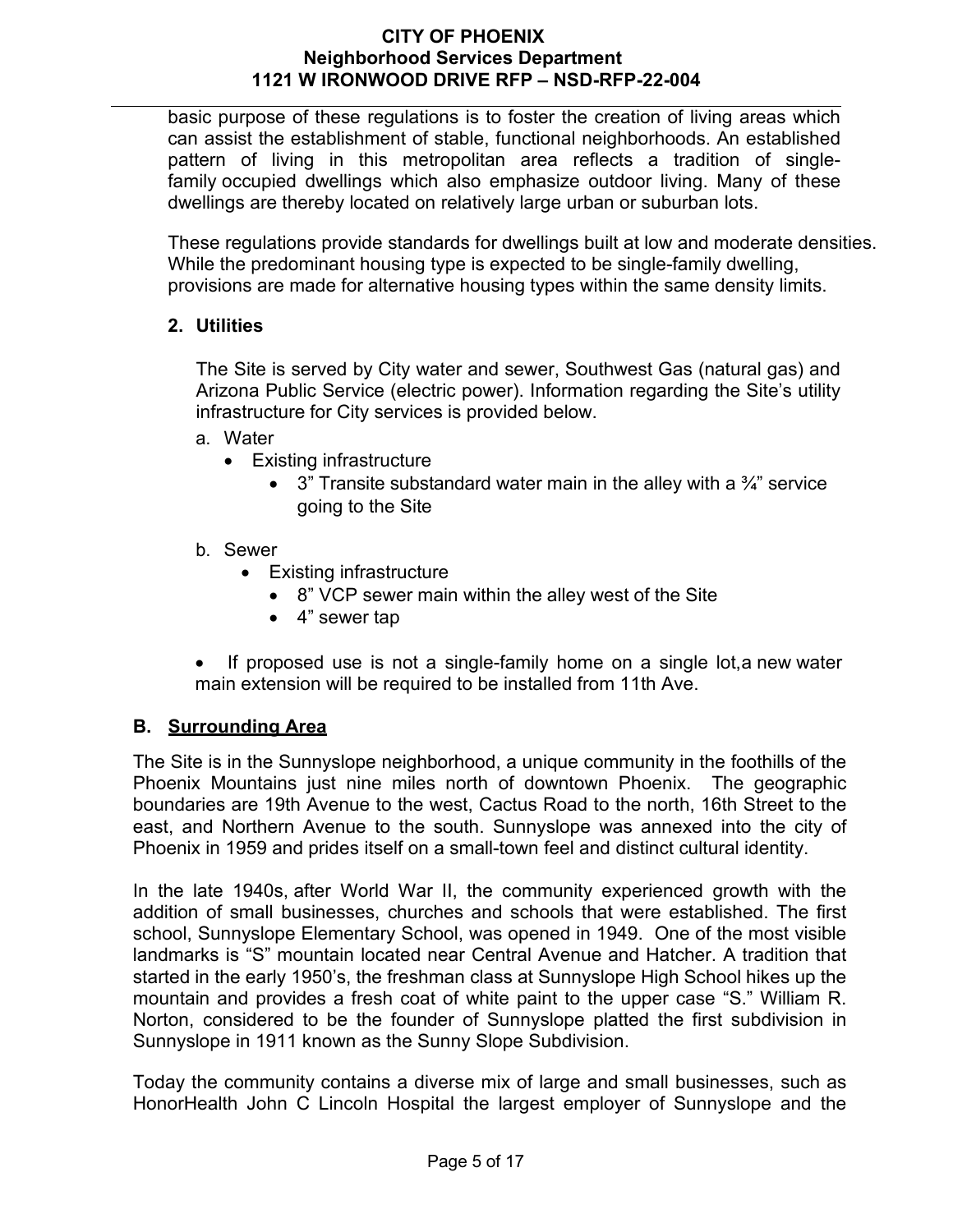surrounding neighborhoods. Sunnyslope offers established residential neighborhoods and with a mix of housing types; recreational amenities that include neighborhood parks, canal paths, and direct access to the Phoenix Mountain Preserve system; a growing arts and culture scene and a variety of educational opportunities. The area's primary neighborhood organization is the West Sunnyslope Neighborhood and Block Watch.

# <span id="page-5-0"></span>**C. Desired Project**

This Section details the "Desired Project" that will result from a successful proposal and lists specific considerations that should be addressed in proposals. Proposers should review all referenced materials.

The Desired Project should:

- 1. Create owner-occupied, single-family, sustainable residential development in the Sunnyslope neighborhood that capitalizes on its prominent urban location and unique identity. The innovative design should create functional and appropriate transitions to buildings adjacent to each lot and the surrounding neighborhood.
- 2. Create development that is compatible with the Sunnyslope neighborhood and surrounding area, such as compatible scale (height and density), type, historic setbacks, etc. and aligns with the goals of the Sunnyslope neighborhood and stakeholders. A list of active neighborhood and community groups is available at [https://nsdonline.phoenix.gov/.](https://nsdonline.phoenix.gov/)
- 3. Be initiated and completed within a reasonable time period acceptable to the City. It is the City's desire that the proposed development be completed in the shortest timeframe possible.
- 4. Incorporates and implements elements of sustainability into the design, construction, and maintenance of the proposed project. A wide range of sustainability programs and concepts can be found at [phoenix.gov/sustainability.](http://www.phoenix.gov/sustainability)
- 5. Requests minimal, if any, City assistance and provides maximum return to the City. The City may select to participate in projects that create a significant amount of public benefit, such as public infrastructure above and beyond what would be necessary for the proposed project. Currently there is no identified or guaranteed City funding for this project.

 Whether the requested assistance is financial, technical, or in any other form, the intended purpose and estimated cost to the City must be clearly stated in the proposal.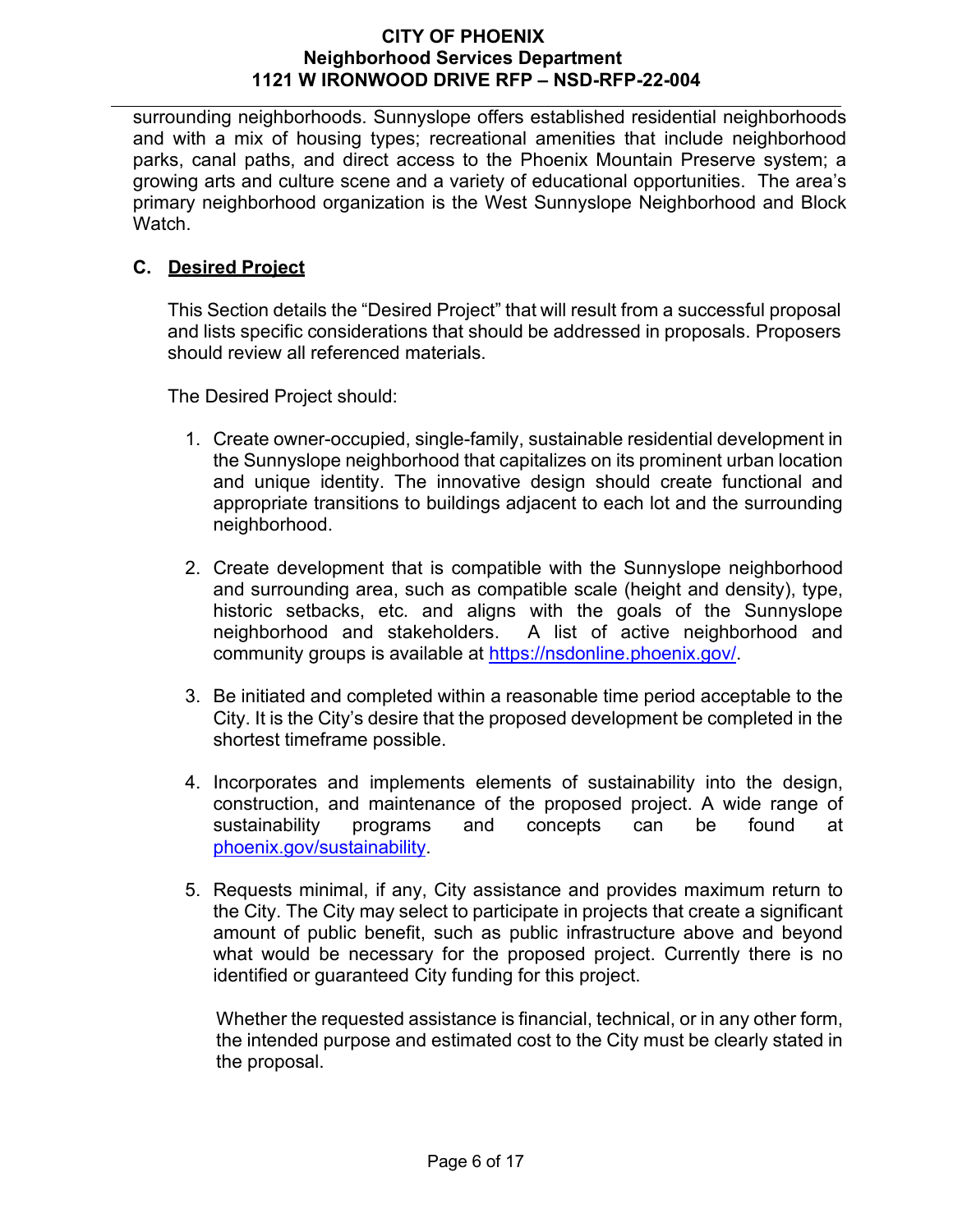# <span id="page-6-1"></span><span id="page-6-0"></span>**III. PROPOSAL INSTRUCTIONS**

# **A. Delivery of Proposals**

Each proposer must submit the following in a **sealed package** marked with the proposer's name, the name of this RFP and the RFP number:

- 1 original proposal
- 5 color copies of the proposal (double-sided)
- 1 e-copy of the proposal on a flash drive or CD, and
- 1 earnest money deposit as specified in **Section I (F)**.

Proposals must be submitted by the deadline to the address listed on page 1. **Proposals received after the deadline will be disqualified as non-responsive.**

# <span id="page-6-2"></span>**B. Form of Proposals**

Proposals shall conform to the following format. Proposals that are incomplete; conditional; obscure; or that contain additions not requested, changes or exceptions to material provisions or requirements of this RFP; or irregularities of any kind, are subject to disqualification.

Each proposal must be compiled and tabbed as described below in a loose-leaf three-ring binder and each page of the proposal must be numbered. Proposers are encouraged to limit their proposals to no more than 25 double-sided letter-size pages, excluding the items listed for Tab 1.

Each proposal should include the following:

- **1. Tab 1 General Information**
	- a. Executed Affidavit (**Attachment A**)
	- b. Conflict of Interest and Solicitation Transparency Disclosure Form (**Attachment B**)
	- c. Executive Summary (maximum 2 pages)

Provide a concise summary and narrative of the overall proposal. Proposers must note in the Executive Summary if someone other than the person listed on Attachment A will serve as the proposer's contact person for the proposal. If the proposer is a joint venture, the Executive Summary must identify the lead developer.

# **2. Tab 2 – Concept to Activate the Site**

a. Completed Development Details Form (**Attachment C**)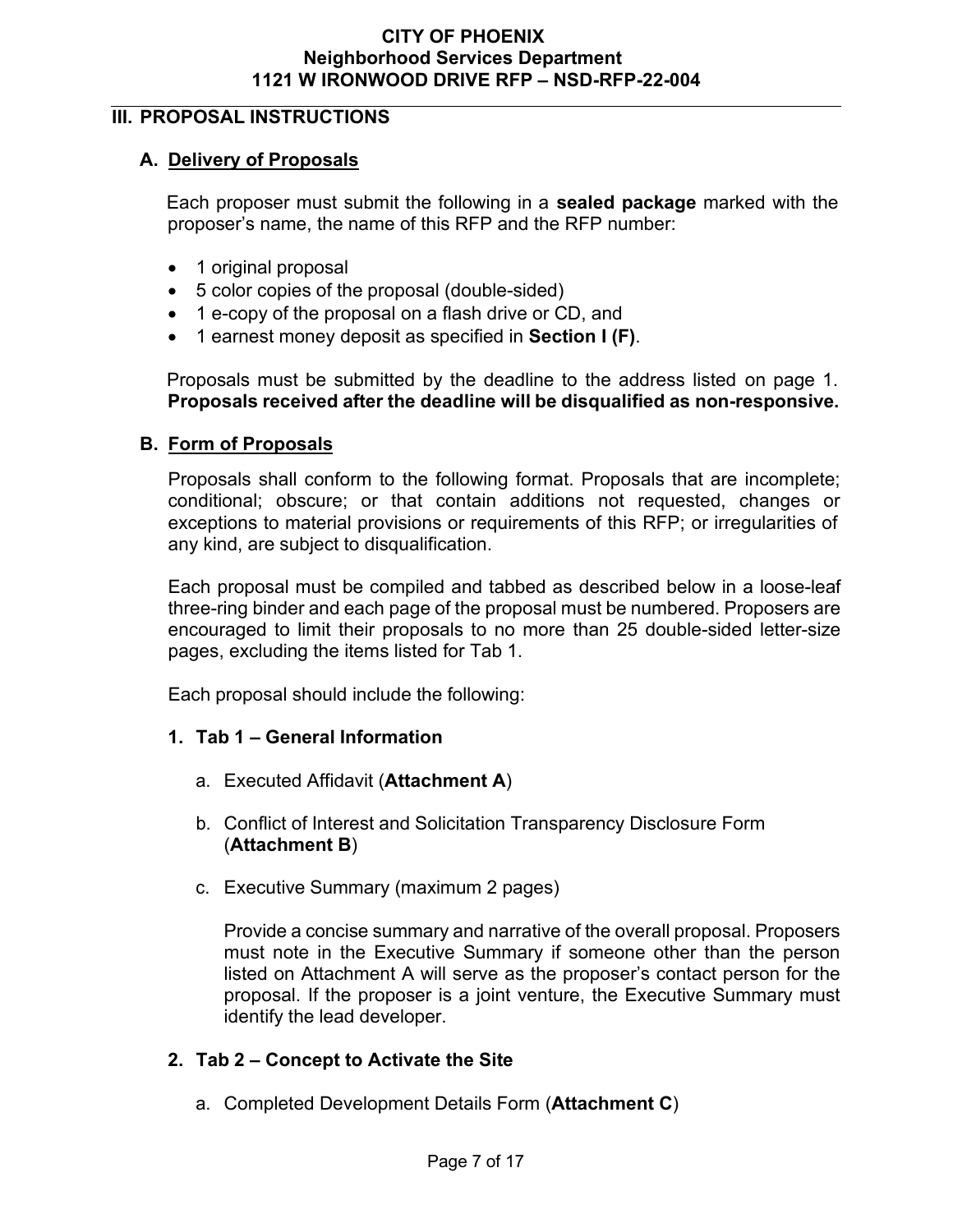- b. A narrative description of the proposed development that includes an explanation of how the proposed project is consistent with the Desired Project described in **Section II (E)** and details for the operation and management of the proposed project after completion of construction. This description should include details on any sustainability strategies and features and indicate any affordability components to be included, if applicable.
- c. Documentation of the proposed development's feasibility, including:
	- 1) Research/market demand data that supports the proposed project.
	- 2) Method of property control or acquisition for the Site.
	- 3) A reasonable project budget that provides sufficient project cost detail, including construction costs, soft costs and contingencies.
	- 4) An operating pro forma for the proposed project, including all revenues, expenses, debt service, taxes, and other assessments.
- d. Conceptual building elevations and a conceptual site plan, depicting any applicable phasing.
- e. A project timeline that includes major milestones and addresses all phases of the project including site acquisition, planning and design, entitlements, plan review, permits, construction, occupancy and sale of the proposed development. Proposers should use reasonable assumptions to propose a realistic timeline.
- f. A construction mitigation plan that identifies potential impacts to transit, commercial, and residential neighbors and outlines a viable mitigation strategy.

# **3. Tab 3 – Return to the City**

- a. Proposed Purchase Price (**Attachment D**)
- b. A description of the economic, fiscal, employment and other tangible public benefits generated by the proposed development as it relates to neighborhood / community / City redevelopment goals, if applicable.
- c. Specify any requested City assistance, including details such as the type of assistance, length of agreement term, commencement and completion dates, etc. Any requests for City assistance must:
	- Be limited to assistance the City can reasonably accommodate,
	- Be clearly and quantitatively demonstrated to be less than the public benefit generated by the proposed development, and
	- Fill a clearly described financial gap.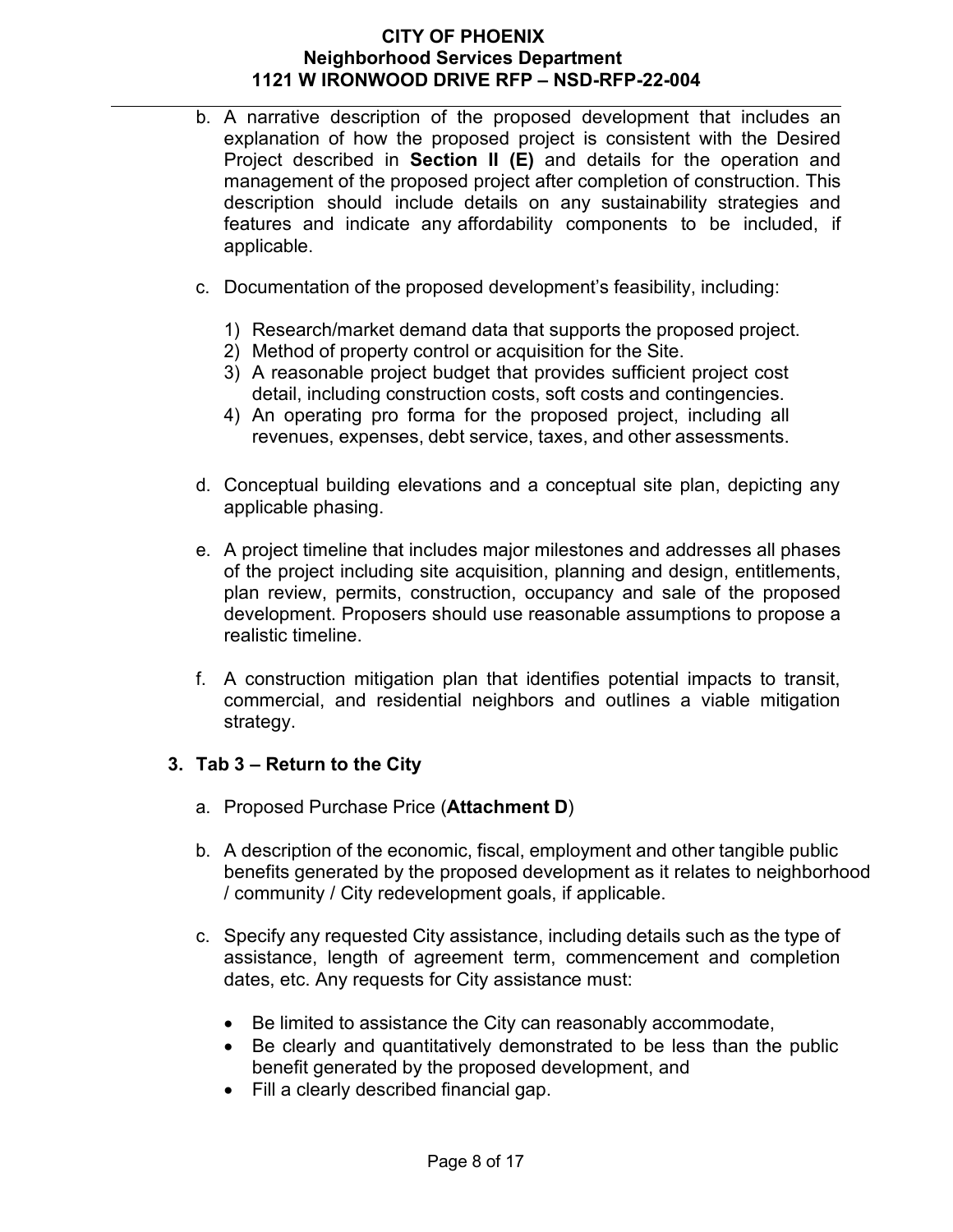#### **4. Tab 4 – Qualifications and Experience of Proposer**

Detail and describe the proposed development team and demonstrate a track record of successfully financing, developing, completing, and managing comparable projects, locally and/or nationally, including:

- Clearly identify the key individuals, companies, and organizational structure of proposer.
- Clearly identify roles and responsibilities of all proposed development team members.
- Cite proposer's experience successfully developing other projects of similar scale and complexity, locally and nationally, including the roles and responsibilities of proposer's team members, and provide contact information for references for these projects.

# **5. Tab 5 – Financial Capacity of Proposer**

Provide clear and compelling information to demonstrate proposer's financial capacity to execute and complete the proposed development successfully.

- Describe a clear strategy to fund all proposed development costs.
- Specify and clearly describe all sources, types, and amounts of equity, financing, grants, and other funding sources for the proposed development.
- Provide documentation from potential lenders of interest in the proposed development.
- Cite other projects in which the proposer has successfully worked with the proposed equity/financing/granting entities.
- Provide evidence of financing for prior developments.

# **6. Tab 6 – Earnest Money Deposit**

Proposer's earnest money deposit submitted in a separate sealed envelope marked with the proposer's name, the name of this RFP and the RFP number.

# <span id="page-8-0"></span>**IV. PROPOSAL EVALUATION**

NSD will perform an administrative review of proposals for responsiveness. This review will focus on accurate and complete submission of proposals based on the RFP requirements. NSD reserves the sole right to determine the responsiveness of proposals.

# <span id="page-8-1"></span>**A. Evaluation Panel**

If applicable, the NSD Director will appoint an evaluation panel to review the proposals and recommend a proposer to be awarded the contract resulting from this RFP. The NSD Director may accept this recommendation and forward it to the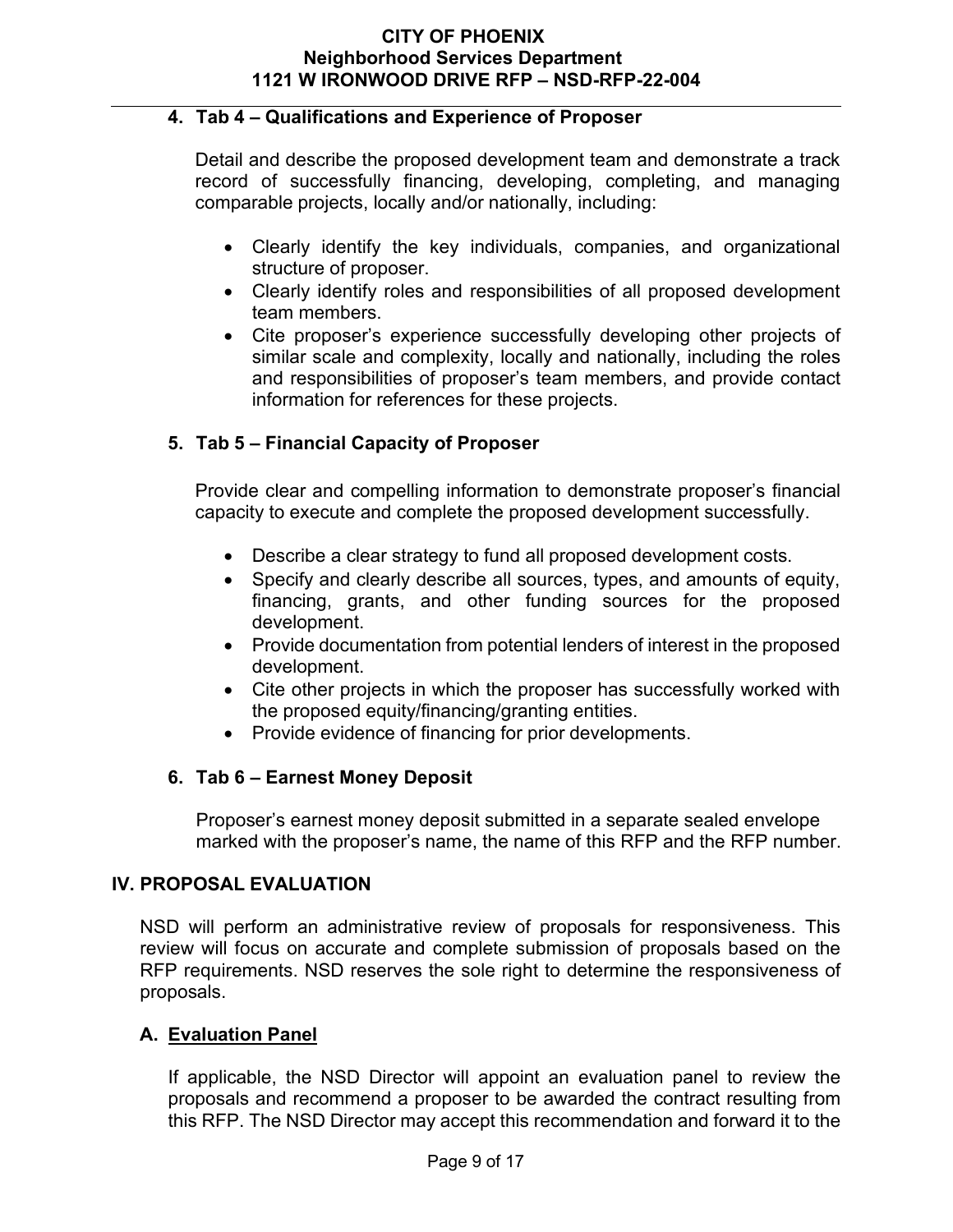Phoenix City Council or reject it.

The evaluation panel may interview all the proposers or a short list of proposers, or the evaluation panel may evaluate the proposals solely on the materials submitted by the proposal deadline. If a short list process is used, the evaluation panel will use the evaluation criteria established in this RFP to identify the proposers most likely to be successful in the evaluation process. The short-listed proposers may then be scheduled for interviews with the evaluation panel. If interviews are conducted, the evaluation panel may consider information from the interviews that clarifies the materials submitted.

The evaluation panel will determine a consensus score for each evaluation criterion, which will then be added together to determine a total consensus score for each proposal.

# <span id="page-9-0"></span>**B. Evaluation Criteria**

The evaluation panel will review the information submitted in the proposals to address the requirements listed in the corresponding tabs of **Section III (B)**. All responsive and responsible proposals will be evaluated based on the following criteria. This is a best-value-to-the-City procurement, which means the evaluation panel will look at all factors, not just financial return to the City, in selecting the recommended proposer.

- **1. Concept to Activate the Site (0-400 points)**
- **2. Return to the City (0-150 points)**
- **3. Qualifications & Experience of Proposer (0-200 points)**
- **4. Financial Capacity of Proposer (0-250 points)**

# <span id="page-9-1"></span>**V. GENERAL TERMS AND CONDITIONS OF PROPOSAL**

# **A. Solicitation Transparency Policy**

Commencing on the date and time this RFP is published, potential or actual proposers including their representatives, employees, agents, proposed partners, subcontractors, joint venturers, members, or any of their lobbyists and attorneys (collectively for this **Section V (A)** only, the proposer), may only discuss matters associated with this solicitation with the Mayor, any members of City Council, the City Manager, any Deputy City Manager, or any department director directly associated with the solicitation (including in each case their assigned staff, except for the designated Procurement Officer) at a public meeting, posted under Arizona Statutes, until the resulting contract is awarded or all proposals are rejected and the solicitation is cancelled without any announcement by the Procurement Officer of the City's intent to reissue the same or similar solicitation. As long as the solicitation is not discussed, proposers may continue to conduct business unrelated to this solicitation with the City. Proposers may not discuss the RFP with any City employees or evaluation panel members.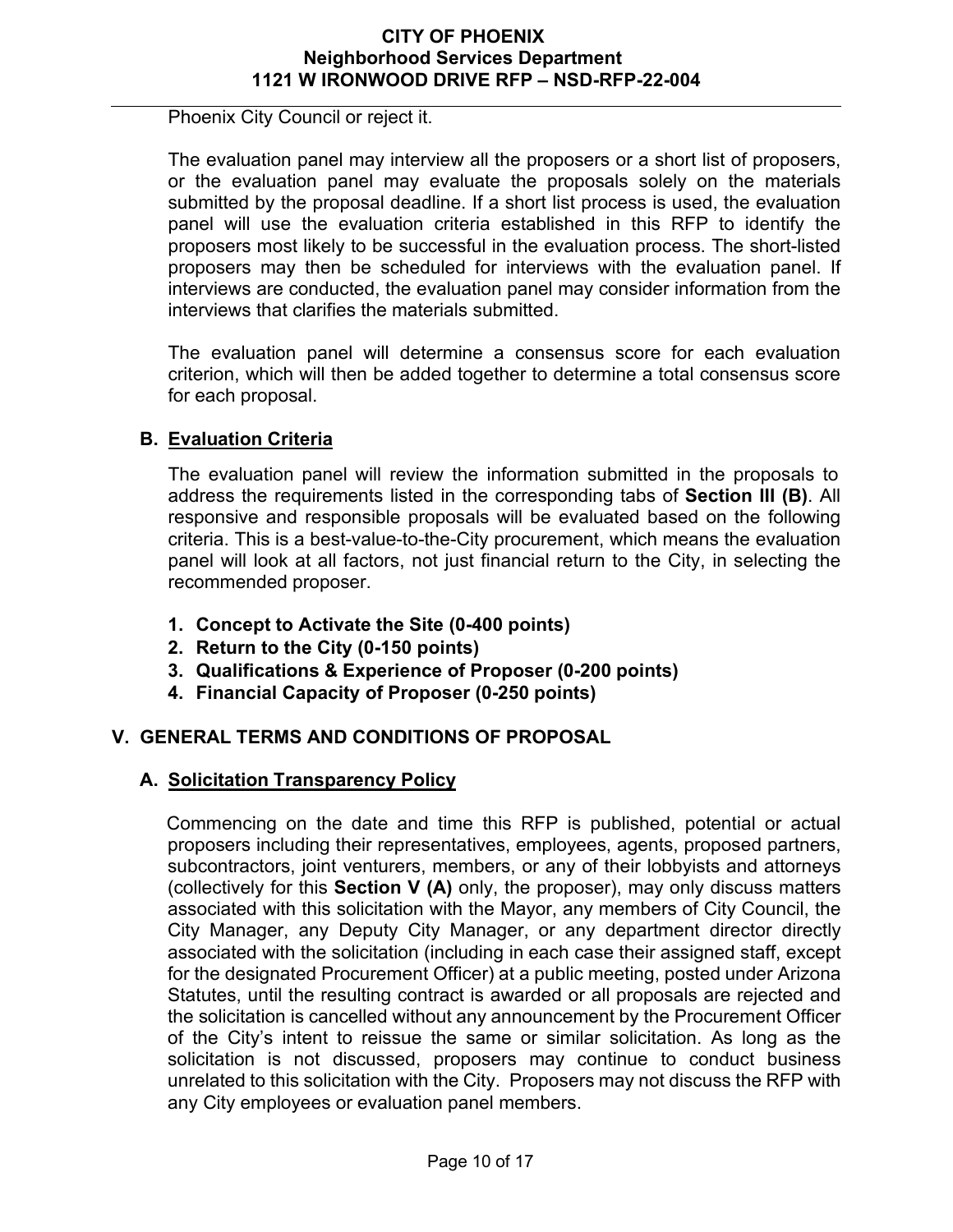A proposer may discuss its proposal or this RFP with the Mayor and/or one or more members of the Phoenix City Council, provided such meetings are: 1) scheduled through the Procurement Officer identified on page one; 2) conducted in Webex virtual meeting room; link to the meeting room will be provided by the Procurement Officer, and 3) posted as open meetingswith the City Clerk at least 24 hours prior to the scheduled meetings. The City Clerk will be responsible for posting the meetings. The posted notice will identify the participants and the subject matter, as well as invite the public to participate.

With respect to the selection of the successful proposer, the City Manager and/or City Manager's Office will continue the past practice of exerting no undue influence on the process. In all solicitations of bids and proposals, any direction on the selection from the City Manager and/or City Manager's Office and Department Head (or representative) to the evaluation panel or selecting authority must be provided in writing to all prospective proposers.

This policy is intended to create a level playing field for all proposers, assure contracts are awarded in public, and protect the integrity of the selection process. "To discuss" means any contact by a proposer, regardless of whether the City responds to the contact. Proposers that violate this policy will be disqualified until the resulting contract(s) are awarded, or all offers, or responses are rejected, and the solicitation is cancelled without any announcement by the Procurement Officer of the City's intent to reissue the same or a similar solicitation. The City interprets the policy as continuing through a cancellation of a solicitation until City Council award of the contract, as long as theCity cancels with a statement that the City will reissue the solicitation. **Proposersthat violate this policy will be disqualified.**

# <span id="page-10-0"></span>**B. Materials Submitted; Public Record**

All materials submitted by proposers become property of the City and a matter of public record available for review pursuant to Arizona law. If a proposer believes that a specific section of its proposal response is confidential, the Proposer will isolate the pages marked confidential in a specific and clearly labeled section of its proposal response. A proposer may request specific information contained within its proposal is treated by the Procurement Officer as confidential provided the proposer clearly labels the information "confidential." To the extent necessary for the evaluation process, information marked as "confidential" will not be treated as confidential. Once the procurement file becomes available for public inspection, the Procurement Officer will not make any information identified by the proposers as "confidential" available to the public unless necessary to support the evaluation process or if specifically requested in accordance with applicable public records law. When a public records request for such information is received, the Procurement Officer will notify the proposer in writing of any request to view any portion of its proposal marked "confidential." The proposer will have the time set forth in the notice to obtain a court order enjoining such disclosure. If the proposer does not provide the Procurement Officer with a court order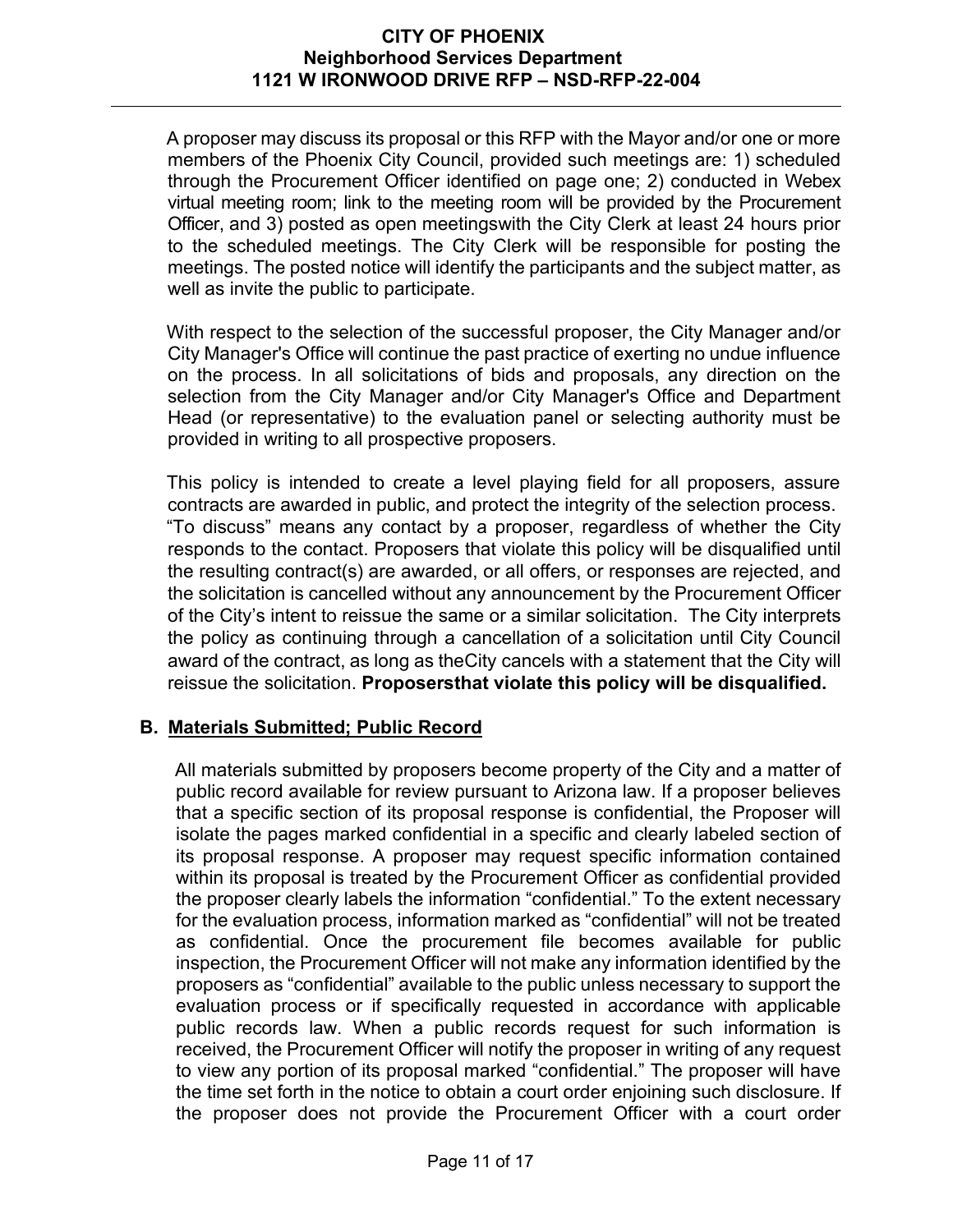enjoining release of the information during the designated time, the Procurement Officer will make the information requested available for inspection.

# <span id="page-11-0"></span>**C. Award Recommendation**

When the award recommendation is posted on the [RFP Webpage,](https://solicitations.phoenix.gov/) the procurement file for this RFP will be available for proposers and the public to review. The procurement file consists of all proposals, the RFP and all addenda, advertising documents, agendas, meeting minutes, presentations (if any), signed conflict of interest statements by evaluation panel members, and evaluation panel consensus scoring.

# <span id="page-11-1"></span>**D. Negotiations**

Once the award recommendation has been posted, the City may negotiate business terms with a proposer. The Procurement Officer will provide the recommended proposer with written authorization to negotiate with specific City staff. Communication between the recommended proposer and any City staff or City officials not authorized by the Procurement Officer will still be subject to the Solicitation Transparency Policy listed in **Section V (A)**.

The commencement of negotiations does not commit the City to accept all the terms of the proposal and negotiations may be terminated by the City at any time. These negotiations may result in minor or material changes to the proposal, including both the business terms and the proposed development. Successful negotiations will result in an award recommendation to the City Council and a "Letter of Intent" stating the City's intent to enter a contract with the recommended proposer on specified business terms. Negotiated business terms will be subject to City Council approval. Following required approvals, City-draftedcontracts addressing business terms and performance benchmarks will be enteredbetween the parties.

City staff alone are responsible for negotiating business terms with recommended proposers. **The terms and conditions of any contract resulting from this RFP process are subject to approval by the Phoenix City Council.**

#### <span id="page-11-2"></span>**E. Community Involvement**

The recommended proposer must seek community input as needed and make reasonable efforts to address, incorporate or respond to community input.

# <span id="page-11-3"></span>**F. City's Reservation of Rights**

The City reserves the right to take any course of action the City deems appropriate at the City's sole and absolute discretion, which may include:

1. Waiving any defects or informalities in any proposal or proposing procedure;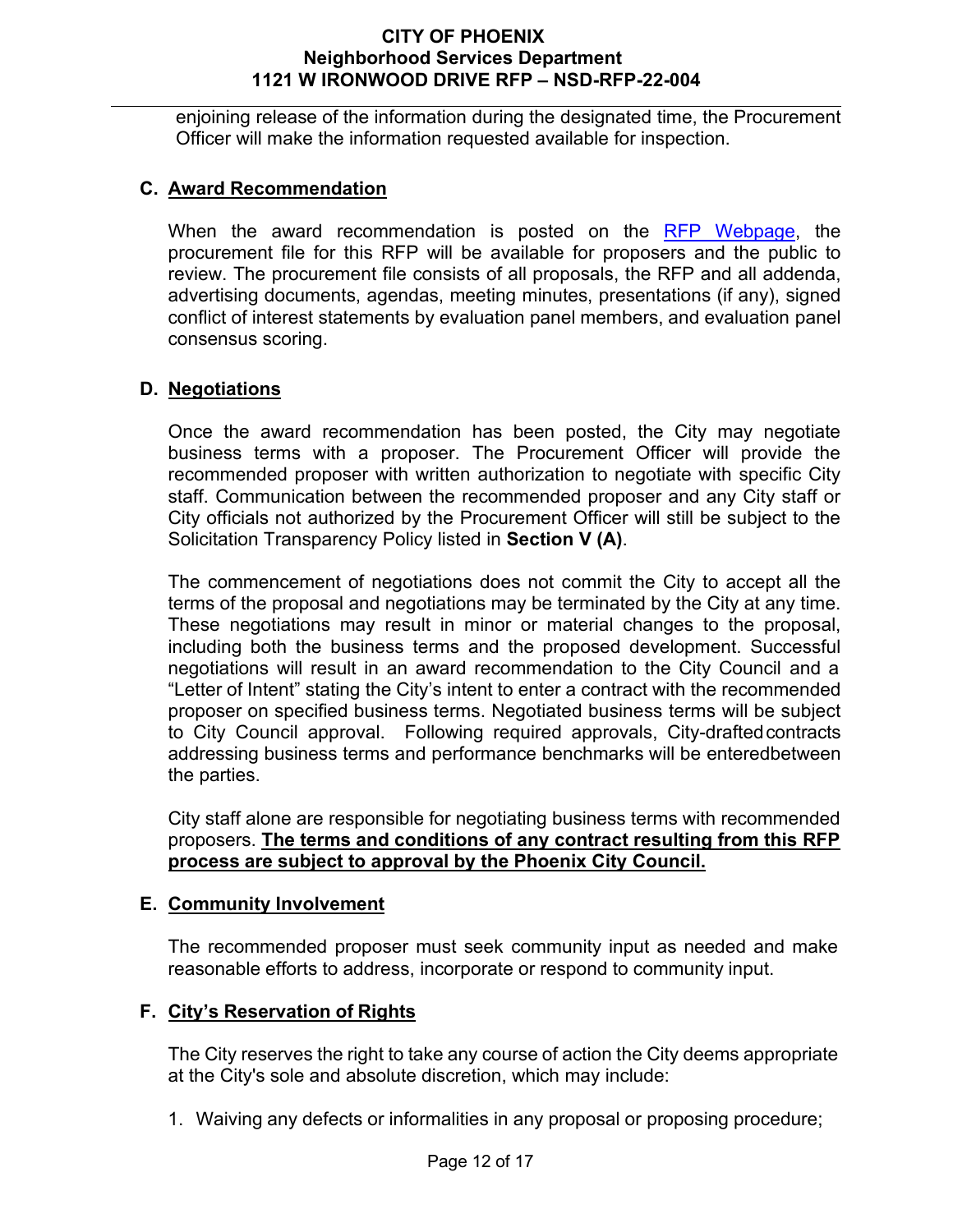- 2. Accepting or rejecting any or all proposals or any part of any or all proposals;
- 3. Canceling the RFP in part or in its entirety;
- 4. Reissuing the RFP with or without modification;
- 5. Negotiating with any qualified proposer;
- 6. Extending the deadline for proposals; and/or
- 7. Requesting additional information from any or all proposers.

# <span id="page-12-0"></span>**G. City's Right to Disqualify for Conflict of Interest or Not in Good Standing**

The City reserves the right to disqualify any proposer based on any real or apparent conflict of interest that is disclosed by the proposal submitted or any other data available to the City. This disqualification is at the sole discretion of the City. Any proposer submitting a proposal herein waives any right to object now or at any future time, before any agency or body, including but not limited to, the City Council of the City of Phoenix or any court.

Additionally, any proposer or any member or affiliate of a proposing team that currently contracts with the City must be in good standing for its proposal to be considered responsive. For the purpose of this RFP, good standing refers to compliance with all contractual provisions, including payment of financial obligations.

# <span id="page-12-1"></span>**H. Preparation Costs**

Under no circumstance will the City be responsible for any costs incurred by anyone in: 1) responding to this RFP; 2) in any subsequent follow up to the proposal; or 3) in any subsequent negotiations of a contract.

# <span id="page-12-2"></span>**I. Additional Investigations**

The City reserves the right to make such additional investigations as it deems necessary to establish the competence and financial stability of any proposer submitting a proposal, including, without limitation, information provided by former employees and/or creditors.

# <span id="page-12-3"></span>**J. Proposer Certification and Affidavit**

By submitting a proposal, each proposer certifies it has not paid or agreed to pay any fee or commission, or any other item of value contingent on the award of a contract to any employee, official or current contracting consultant of the City. Any proposer unable to comply with any required certifications may be disqualified.

In compliance with A.R.S. §§ 1-501 and -502, the City will require any successful proposer that submits its proposal as a sole proprietorship or as an individual to complete the [Affidavit of Lawful Presence](https://www.phoenix.gov/educationsite/Documents/LawfulPresenceForm.pdf) prior to the award of any contract resulting from this process.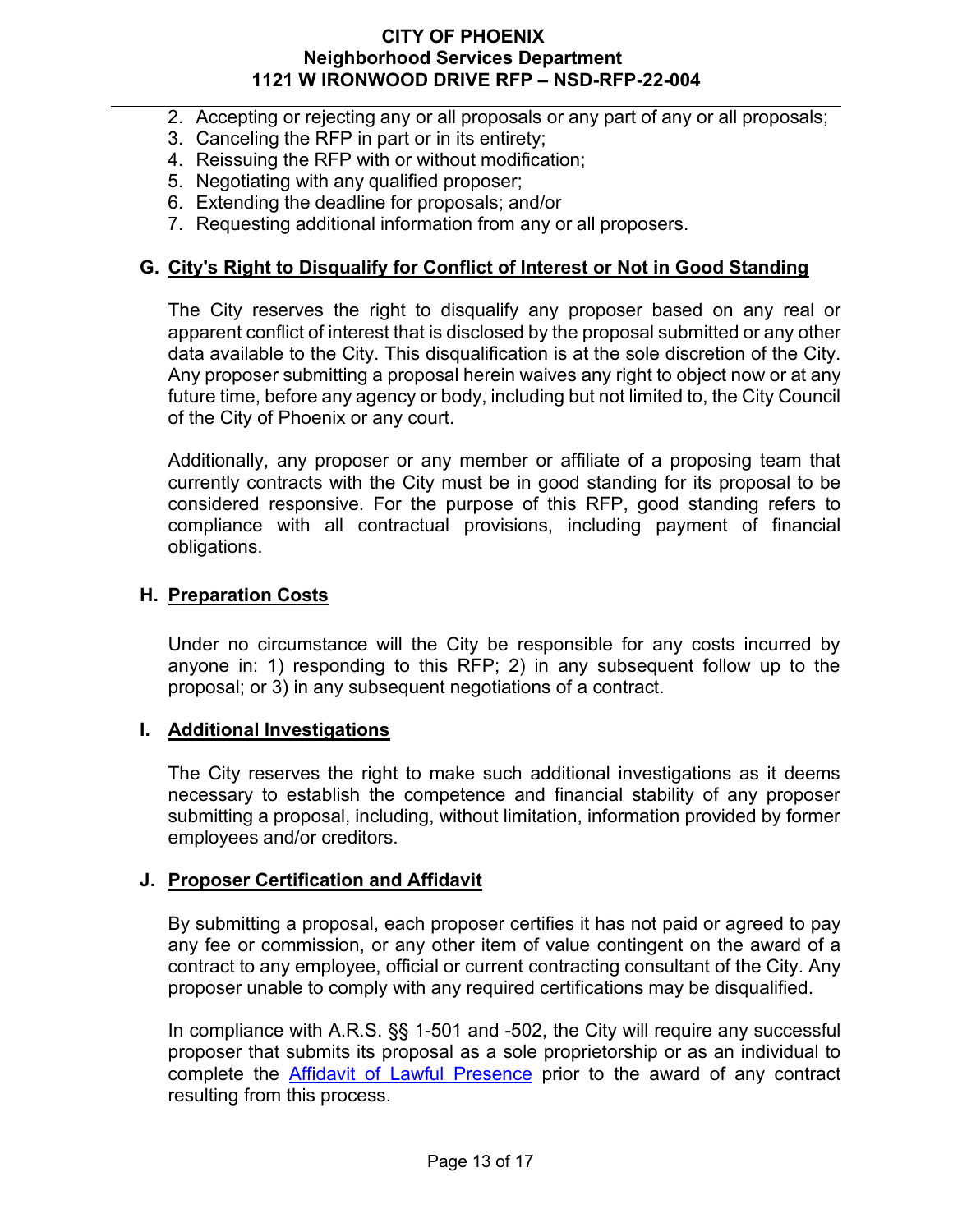# <span id="page-13-0"></span>**K. Covenant Against Contingent Fees Paid by Proposer**

By submitting a proposal, the proposer certifies it has not employed or retained any person or company, other than a member of its proposed team or a bona fide employee working solely for the proposer, to solicit or secure the contract described in this RFP, and that no contract has been made to pay the proposer or any member of its team any fee, commission, percentage, brokerage fee, gift or any other consideration, contingent upon or resulting from the award or execution of such contract. For breach or violation of this certification, the City will have the right to annul any contract entered into with a proposer as result of this RFP without liability, or in its discretion to deduct the contract price or consideration, or otherwise, recover the full amount of such fee, commission, percentage, brokerage fee, gift or contingent fee.

#### <span id="page-13-1"></span>**L. No Gratuities**

Proposers may not offer any gratuities, favors, or anything of monetary value to any official or employee of the City nor its advisors for the purposes of influencing this selection. Any attempt to influence the selection process by any means, other than disclosure of qualifications and credentials through the proper channels, is grounds for disqualification.

#### <span id="page-13-2"></span>**M. Protests**

a. Proposer may protest the contents of the RFP no later than seven days before the proposal submission deadline when the protest is based on an apparent alleged mistake, impropriety or defect in the solicitation. Protests filed regarding the RFP may be addressed by an amendment to the RFP or denied by the City. If denied, the opening and award will proceed unless the City determines that it is in the City's best interests to set new deadlines, amend the RFP, cancel or re-bid.

b. Therefore, unless otherwise notified by a formal amendment, the Protester must adhere to all RFP dates and deadlines, including timely filing of an offer, regardless of filing a protest.

c. Proposer may protest an adverse determination issued by the City regarding responsibility and responsiveness, within seven days of the date the proposer was notified of the adverse determination.

d. Proposer may protest an award recommendation if the proposer can establish that it had a substantial chance of being awarded the contract and will be harmed by the recommended award. The City will post recommendations on the City's website to award the contract(s) to a proposer(s). Proposer must submit award protests within seven days after the posting of the award recommendation, with exceptions only for good cause shown, within the City's full and final discretion.

e. All protests will be in writing, filed with the Procurement Officer identified in the RFP and include the following: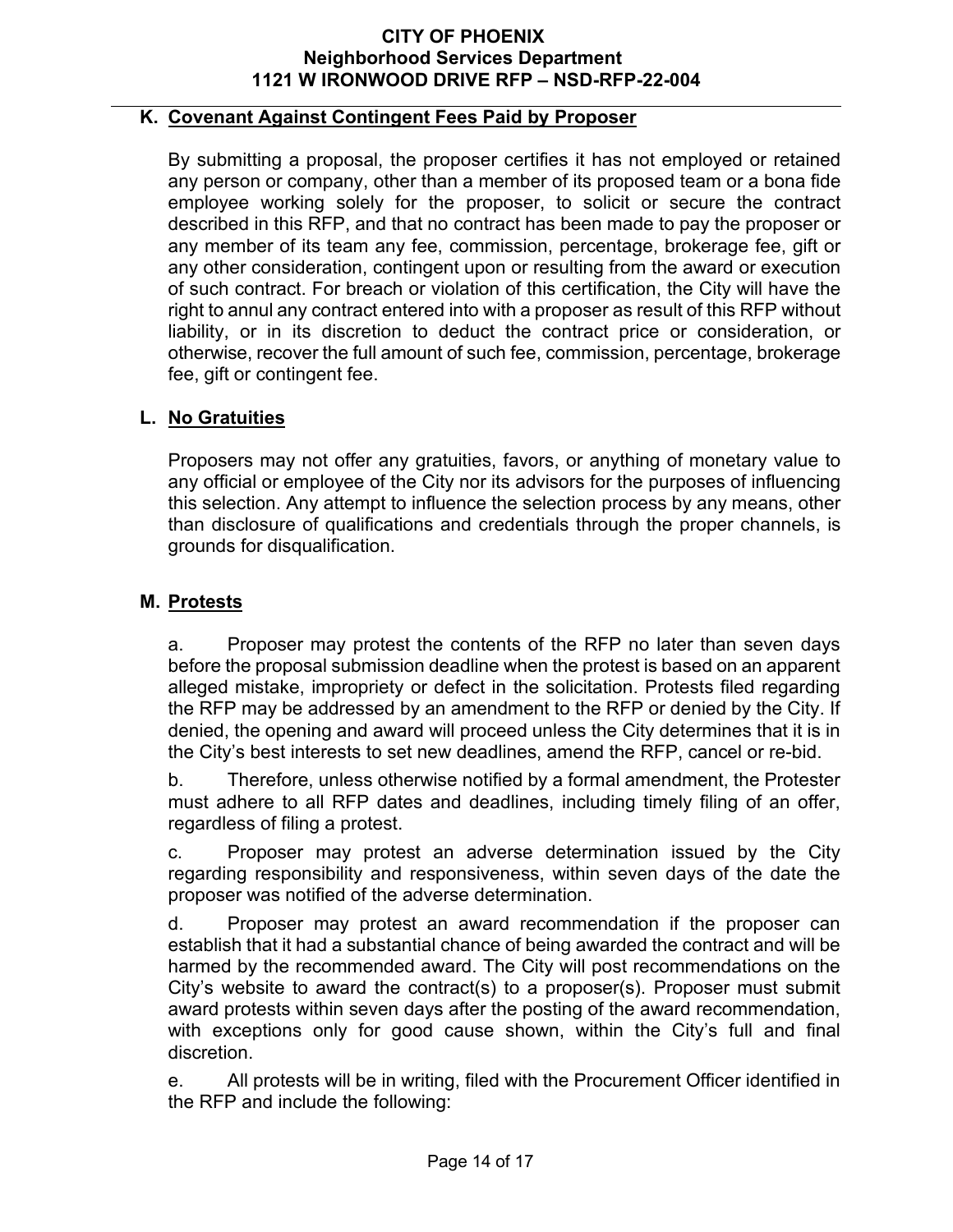1. Identification of the RFP number;

2. The name, address and telephone number of the protester;

3. A detailed statement describing the legal and factual grounds for the protest, including copies of relevant documents;

- 4. The form of relief requested; and
- 5. The signature of the protester or its authorized representative.

f. The Procurement Officer will render a written decision within a reasonable period after the protest is filed. The City will not request City Council authorization to award the contract until the protest process is complete. All protests and appeals must be submitted in accordance with the City's Procurement Code, (Phoenix City Code, Ch. 43) and any protests or appeals not submitted within the time requirements will not be considered. Protests must be filed with the Procurement Officer.

# <span id="page-14-0"></span>**VI. STANDARD CONTRACT PROVISIONS**

The submission of a proposal in response to this RFP constitutes the proposer's agreement that any contract resulting from this RFP will be prepared by the City. The submission of a proposal further constitutes the proposer's agreement that it will not insist on the use of standard contracts, documents, or forms, and that it waives any demand for the use of its standard contracts. Pursuant to the City Charter, the language of the contract to be executed will be drafted under the supervision of the City Attorney and will be the controlling document.

# <span id="page-14-1"></span>**A. Indemnification**

Proposer ("Indemnitor") must defend, indemnify, and hold harmless the City of Phoenix and its officers, officials (elected or appointed), agents, and employees ("Indemnitee") from and against any and all claims, actions, liabilities, damages, losses or expenses (including but not limited to court costs, attorney fees, expert fees, and costs of claim processing, investigation and litigation) of any nature or kind whatsoever ("Losses") caused, or alleged to be caused, in whole or in part, by the wrongful, negligent or willful acts, or errors or omissions of Indemnitor or any of its owners, officers, directors, members, managers, agents, employees or subcontractors ("Indemnitor's Agents") arising out of or in connection with this Contract. This defense and indemnity obligation includes holding Indemnitee harmless for any Losses arising out of or recovered under any state's Workers' Compensation Law or arising out of the failure of Indemnitor or Indemnitor's Agents to conform to any federal, state or local law, statute, ordinance, rule, regulation or court decree. Indemnitor's duty to defend Indemnitee accrues immediately at the time a claim is threatened or a claim is made against Indemnitee, whichever is first. Indemnitor's duty to defend exists regardless of whether Indemnitor is ultimately found liable. Indemnitor must indemnify Indemnitee from and against any and all Losses, except where it is proven that those Losses are solely a result of Indemnitee's own negligent or willful acts or omissions. Indemnitor will be responsible for primary loss investigation, defense and judgment costs where this indemnification applies. In consideration of the award of this Contract, Indemnitor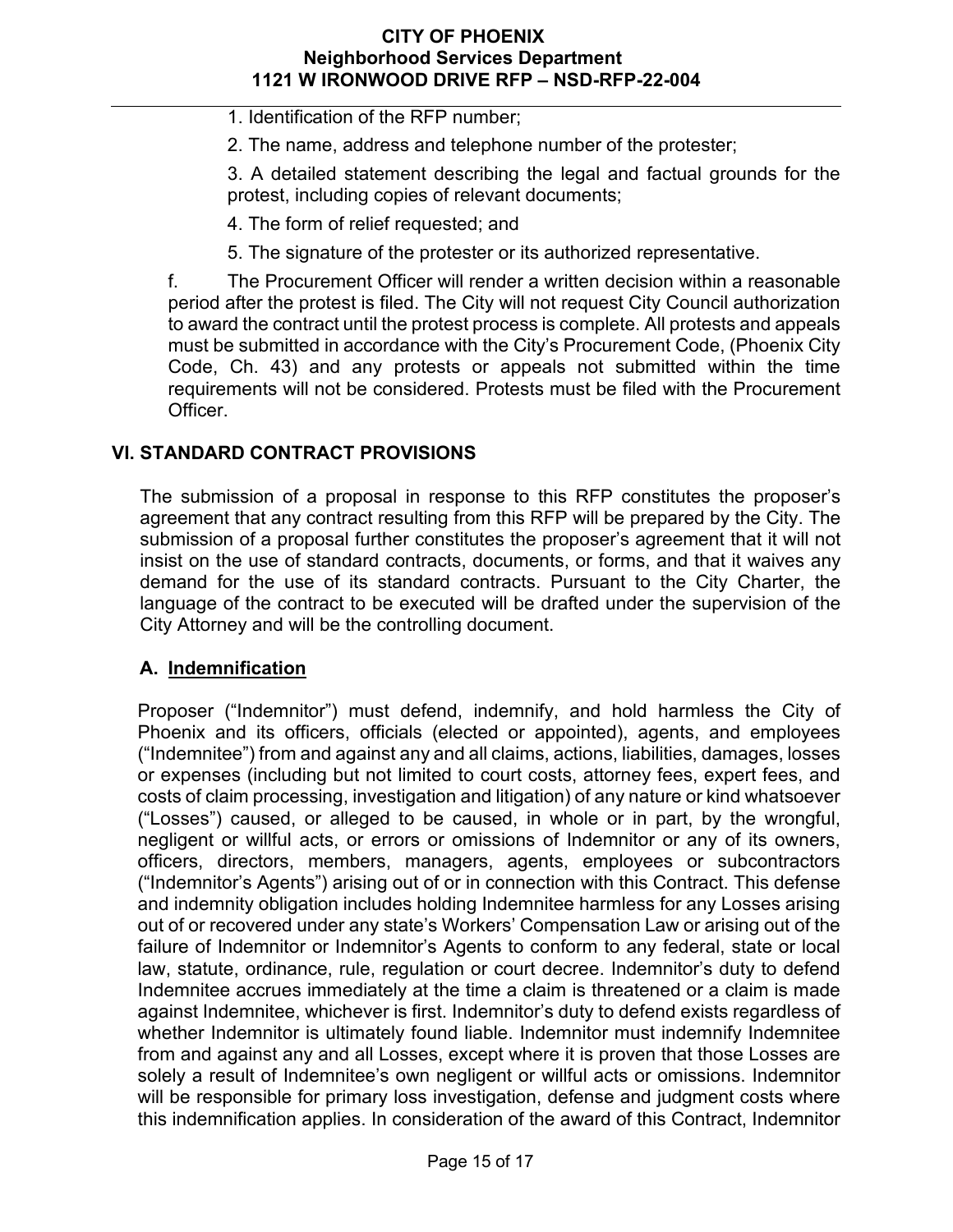waives all rights of subrogation against Indemnitee for losses arising from the work performed by Indemnitor or Indemnitor's Agents for the City of Phoenix. The obligations of Indemnitor under this provision survive the termination or expiration of this Contract.

# <span id="page-15-0"></span>**B. Insurance Requirements**

The successful proposer must procure and maintain until all of its obligations have been discharged, including any warranty periods under the future contracts are satisfied, insurance against claims for injury to persons or damage to property that may arise from or in connection with the performance of the work hereunder by the proposer, its agents, representatives, employees or subcontractors. Insurance requirements will be outlined within the contract that results from the selection of a successful proposal.

# <span id="page-15-1"></span>**C. Legal Worker Requirements**

The City is prohibited by A.R.S. § 41-4401 from awarding a contract to any contractor that fails, or whose subcontractors fail, to comply with A.R.S. § 23- 214(A). Therefore, each proposer agrees by submitting a proposal that:

- 1. The proposer and each subcontractor it uses warrants their compliance with all federal immigration laws and regulations that relate to their employees and their compliance with § 23-214 (A).
- 2. A breach of a warranty under paragraph 1 will be deemed a material breach of the contract and is subject to penalties up to and including termination of the contract.
- 3. The City retains the legal right to inspect the papers of the proposer or subcontractor employee(s) that work(s) on this contract to ensure that contractor or subcontractor is complying with the warranty under paragraph 1.

# <span id="page-15-2"></span>**D. Applicable Law**

Any and all disputes arising under any contract to be negotiated hereunder or out of the proposals herein called for will be governed according to the laws of the State of Arizona, and the proposer agrees that the venue for any such action brought to enforce provisions of the contract will be in the State of Arizona.

# <span id="page-15-3"></span>**E. Organization Employment Disclaimer**

Any contract entered into as the result of this RFP will not constitute, create, give rise to or otherwise recognize an agreement or relationship, partnership or formal business organization of any kind between the City and the proposer as contractor, and the rights and obligations of the parties will only be those expressly set forth therein. The recommended proposer will be required to agree as part of any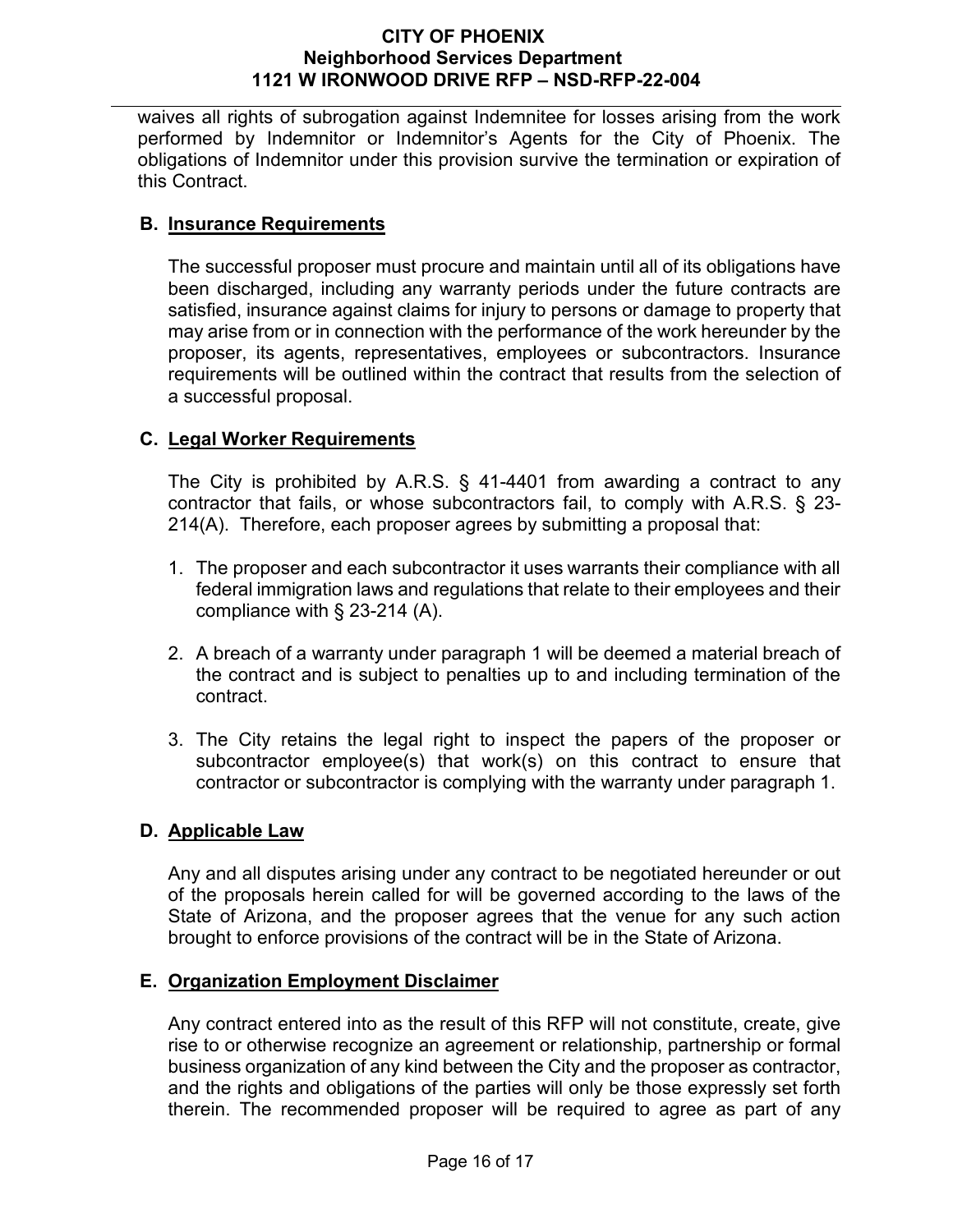contract entered into as the result hereof, that no person supplied by it in the performance of the contract is an employee of the City, and further agree that no rights of the City's Civil Service, Retirement or Personnel Rules accrue to any such persons. Any contracting party will have the total responsibility for all salaries, wages, bonuses, retirement, withholdings, workmen's compensation and occupational disease compensation insurance unemployment compensation, other benefits and taxes and premiums appurtenant thereto concerning such persons provided by such party in the performance of the contract and will save and hold the City harmless with respect thereto.

# REMAINDER OF PAGE INTENTIONALLY LEFT BLANK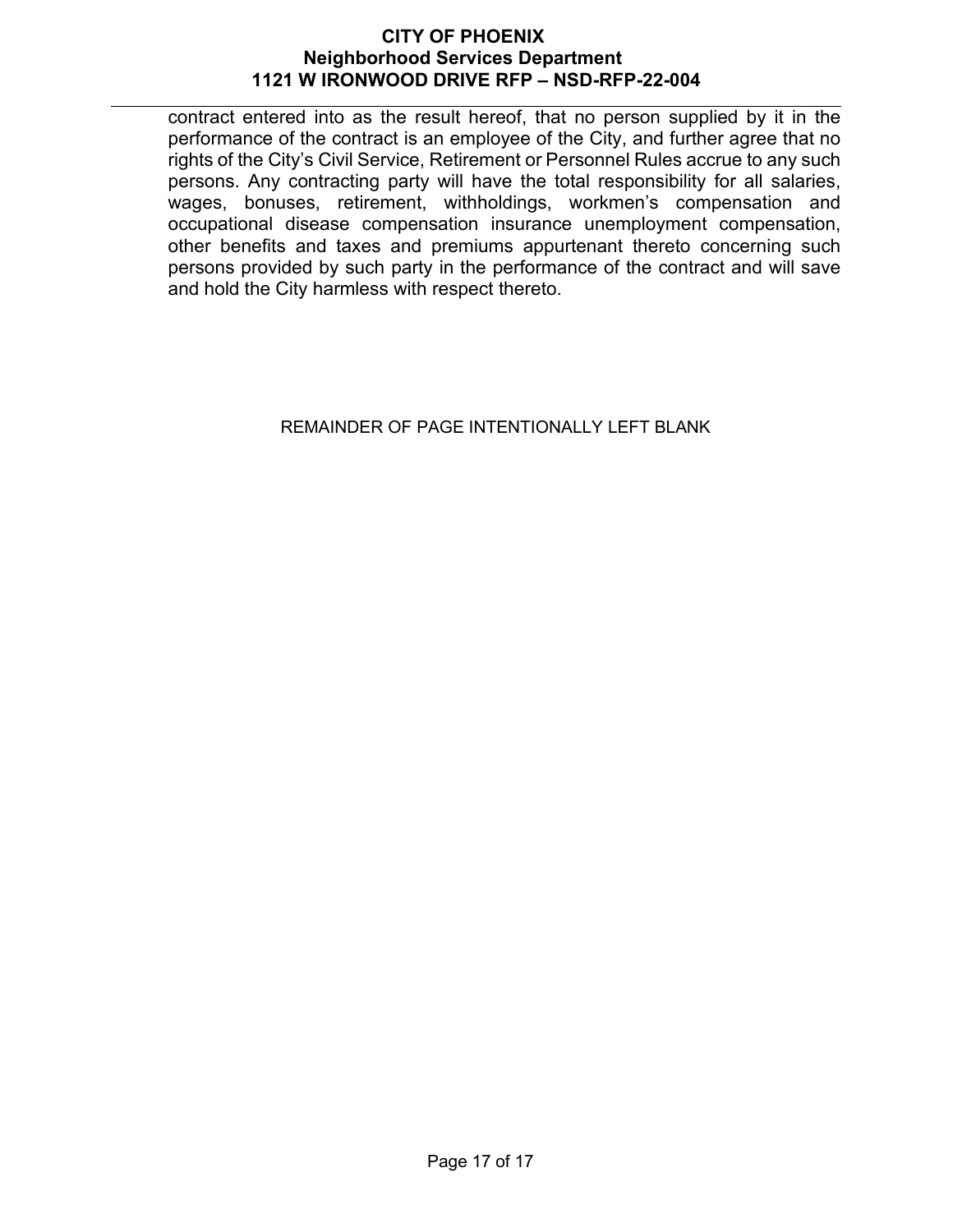# **Attachment A AFFIDAVIT**

#### **Assurances**

The undersigned proposer hereby submits to the City of Phoenix (City) the enclosed proposal based upon all terms and conditions set forth in the City's Request for Proposals (RFP) and referenced materials. Proposer further specifically agrees hereby to provide services in the manner set forth in the proposal submitted by the proposer.

The undersigned proposer acknowledges and states, under penalty of perjury, as follows:

- 1. The City is relying on proposer's submitted information and the representation that proposer has the capability to successfully undertake and complete the responsibilities and obligations submitted in its proposal and in the resulting agreement.
- 2. The City has the right to make any further inquiry it deems appropriate to substantiate or supplement information supplied by proposer.
- 3. Proposer has read and fully understands all the provisions and conditions set forth in the RFP documents, upon which its proposal is based.
- 4. The forms and information requested in the RFP are complete and made part of the proposal. The City is not responsible for any proposer errors or omissions.
- 5. This proposal may be withdrawn by requesting such withdrawal in writing at any time prior to the proposal deadline but may not be withdrawn after such date and time.
- 6. The City reserves the right to reject any and all proposals and to accept the proposal that, in its judgment, will provide the best quality development to the City.
- 7. This proposal is valid for a minimum of 120 days after the RFP proposal deadline.
- 8. All costs incurred by proposer in connection with this proposal shall be borne solely by proposer. Under no circumstances shall the City be responsible for any costs associated with proposer's proposal or the RFP process.
- 9. Proposer has not in any manner, directly or indirectly, conspired with any person or party to unfairly compete or compromise the competitive nature of the RFP process.
- 10. The contents of this proposal have not been communicated by the undersigned nor by any employee or agent to any other person engaged in this type of business prior to the official opening of this proposal.
- 11. To the best of the proposer's knowledge, the information provided in its proposal is true and correct and neither the undersigned proposer nor any partner, corporate officer or managing employee have ever been convicted of a felony or a crime involving moral turpitude.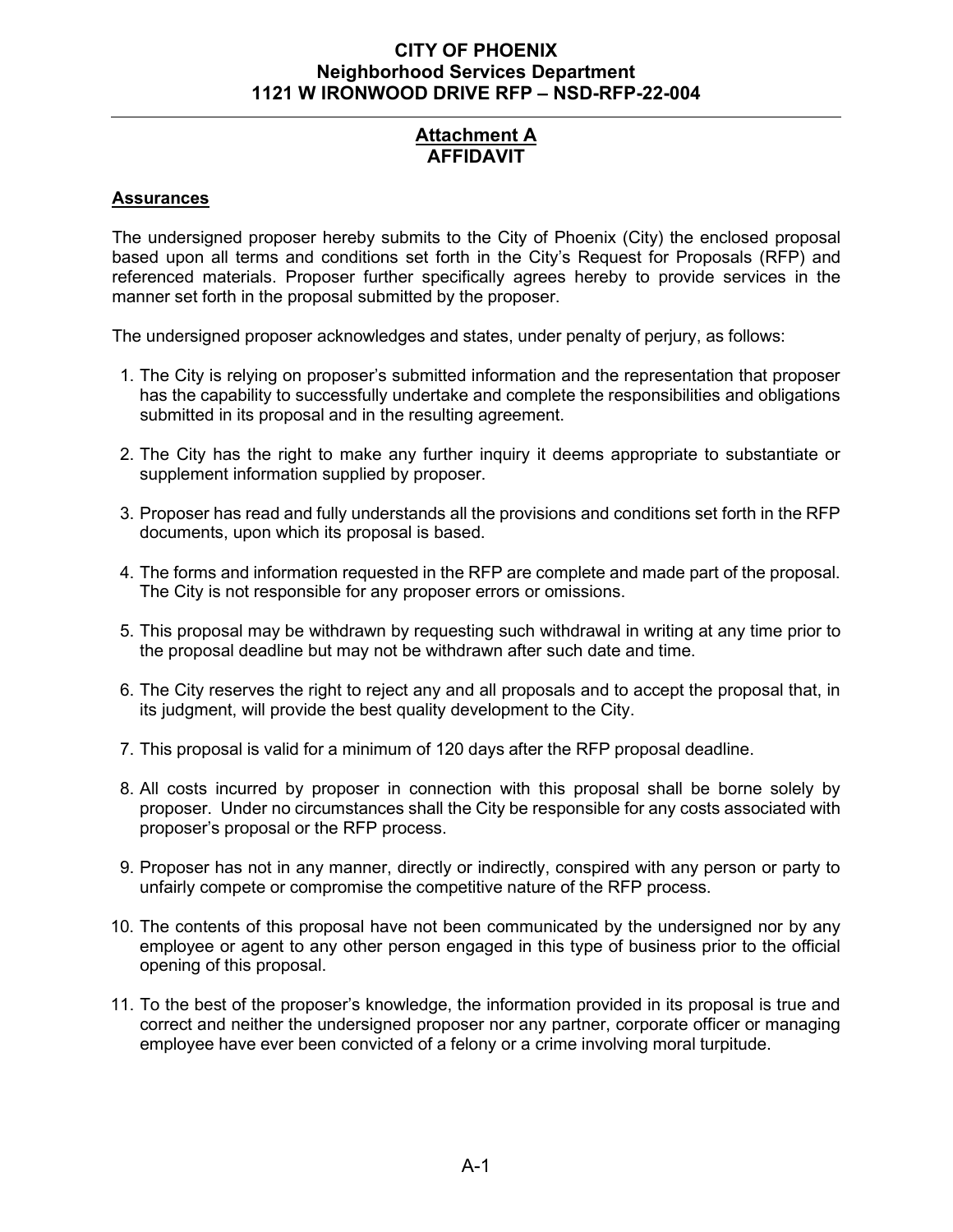#### **Legal Status**

1. Proposer intends to operate the business as (check one):

Corporation\* () Non-Profit 501(c)(3)<br>
Government Entity () Partnership\* Limited Liability Corporation\* ( ) Sole Proprietorship ( ) ( )<br>Other (Please describe: ) ( ) Other (Please describe:

( ) Partnership\* ( )<br>( ) Sole Proprietorship ( )

Identify the members, if LLC, partners, if a partnership, or officers, if a corporation, of the proposer (add lines as needed).

For the purpose of this RFP, addenda and exhibits, any questions regarding the principals are referring to the officers, partners and members as disclosed.

- 2. In the past 10 years, have you personally, or any business with which you have been involved, been declared bankrupt, filed a petition in any bankruptcy court, filed for protection from creditors in bankruptcy court, or had involuntary proceedings filed in bankruptcy court? If "Yes," provide date, court jurisdiction, case name, case number, amount of liabilities, amount of assets and the status of each occurrence. **Yes ( ) No ( )**
- 3. Has the proposer or any of its principals or its principal's affiliates been declared to be in default under any obligation to or contract with the City? If "Yes," please provide details concerning the nature of the default, including the City contract number. **Yes ( ) No( )**
- 4. Are there any pending liens, claims or litigation in excess of \$500,000 involving proposer, or any corporation or other entity that has, directly or indirectly, a controlling interest in the proposer, or any subsidiary of the proposer or other entity in which the proposer has a controlling interest or any of the proposer's principals, officers, or directors? If "Yes," provide detailed information regarding complaints. **Yes ( ) No ( )**
- 5. Has the proposer, or any corporation or other entity that has, directly or indirectly, a controlling interest in the proposer, or any subsidiary of the proposer or other entity in which the proposer has a controlling interest or any of the proposer's principals, officers, or directors, been involved in any lawsuits in the past 10 years? If "Yes," provide list. **Yes ( ) No ( )**
- 6. Has the proposer's or any of its principals or its principals' affiliate's contracts been terminated prior to their expiration terms, voluntarily or involuntarily, within the last 10 years? If "Yes," provide name, location, and date of the contract(s). **Yes ( ) No ( )**
- 7. Has the proposer, or any corporation or other entity that has, directly or indirectly, a controlling interest in the proposer, or any subsidiary of the proposer or other entity in which the proposer has a controlling interest or any of the proposer's principals, officers, or directors ever been barred from bidding on federal, state, or local government contracts? If "Yes," provide the current status of such suspension or debarment proceedings. **Yes ( ) No ( )**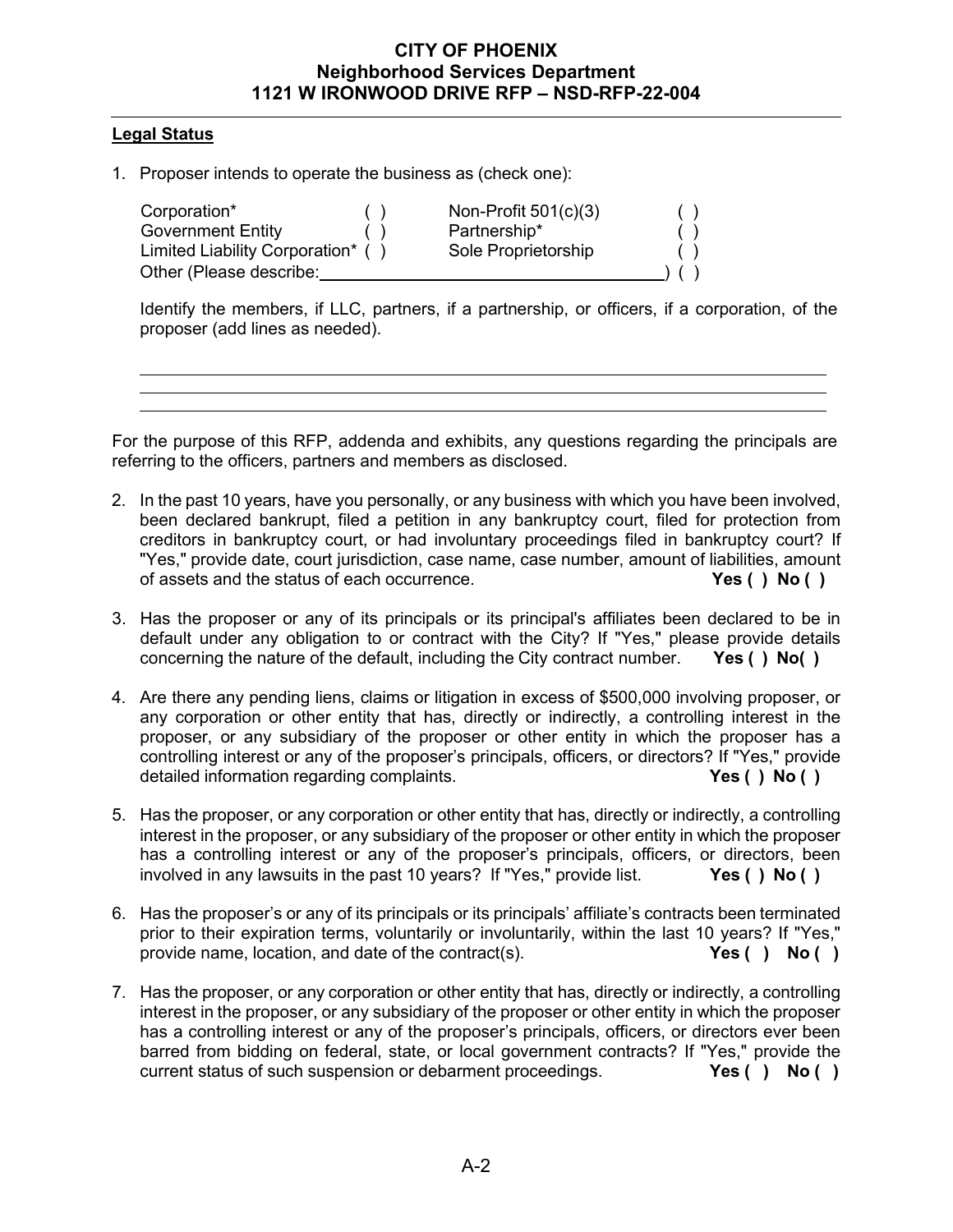#### **References**

Proposer shall furnish the names and contact information for 3 clients for whom the proposer is furnishing or has furnished services similar to those described in this RFP. Do not list City of Phoenix employees or officials as references.

| 2.                                                                                                                                                                                                                             | Company and Reference Name: Mame. And All and All and All and All and All and All and All and All and All and A                                                                                                                     |  |  |  |  |
|--------------------------------------------------------------------------------------------------------------------------------------------------------------------------------------------------------------------------------|-------------------------------------------------------------------------------------------------------------------------------------------------------------------------------------------------------------------------------------|--|--|--|--|
|                                                                                                                                                                                                                                |                                                                                                                                                                                                                                     |  |  |  |  |
| 3.                                                                                                                                                                                                                             | Company and Reference Name: Mame. And The Company and Reference Name: Manuscription of the Company and Reference Name: Manuscription of the Company of the Company of the Company of the Company of the Company of the Company      |  |  |  |  |
|                                                                                                                                                                                                                                |                                                                                                                                                                                                                                     |  |  |  |  |
|                                                                                                                                                                                                                                | Signature(s)                                                                                                                                                                                                                        |  |  |  |  |
|                                                                                                                                                                                                                                |                                                                                                                                                                                                                                     |  |  |  |  |
|                                                                                                                                                                                                                                |                                                                                                                                                                                                                                     |  |  |  |  |
|                                                                                                                                                                                                                                |                                                                                                                                                                                                                                     |  |  |  |  |
|                                                                                                                                                                                                                                | Business Mailing Address: 1988 Contract and Contract and Contract and Contract and Contract and Contract and Contract and Contract and Contract and Contract and Contract and Contract and Contract and Contract and Contract       |  |  |  |  |
|                                                                                                                                                                                                                                | Telephone and Email Address: University of the Contract of the Contract of the Contract of the Contract of the                                                                                                                      |  |  |  |  |
|                                                                                                                                                                                                                                | Signature:<br>*Proposal must be signed by an individual authorized to contractually bind the proposer.                                                                                                                              |  |  |  |  |
|                                                                                                                                                                                                                                |                                                                                                                                                                                                                                     |  |  |  |  |
| Printed Name of Authorized Representative*: Name and Authorization of Authorization of Authorization of Authorization of Authorization of Authorization of Authorization of Authorization of Authorization of Authorization of |                                                                                                                                                                                                                                     |  |  |  |  |
|                                                                                                                                                                                                                                | Title: <u>Communication</u> Communication Communication Communication Communication Communication Communication Communication Communication Communication Communication Communication Communication Communication Communication Com |  |  |  |  |
|                                                                                                                                                                                                                                | Business Mailing Address: 1988 Contract Contract Contract Contract Contract Contract Contract Contract Contract Contract Contract Contract Contract Contract Contract Contract Contract Contract Contract Contract Contract Co      |  |  |  |  |
|                                                                                                                                                                                                                                | Telephone and Email Address: Universe and Email Address: Universe and Email Address: Universe and Email Address                                                                                                                     |  |  |  |  |
|                                                                                                                                                                                                                                | Signature:<br>*Proposal must be signed by an individual authorized to contractually bind the joint venture partner.                                                                                                                 |  |  |  |  |
|                                                                                                                                                                                                                                | <b>NOTARIZED</b>                                                                                                                                                                                                                    |  |  |  |  |
|                                                                                                                                                                                                                                | Signed and sworn before me this                                                                                                                                                                                                     |  |  |  |  |
|                                                                                                                                                                                                                                | Affix Seal:                                                                                                                                                                                                                         |  |  |  |  |
|                                                                                                                                                                                                                                | My Commission Expires: ___________________________                                                                                                                                                                                  |  |  |  |  |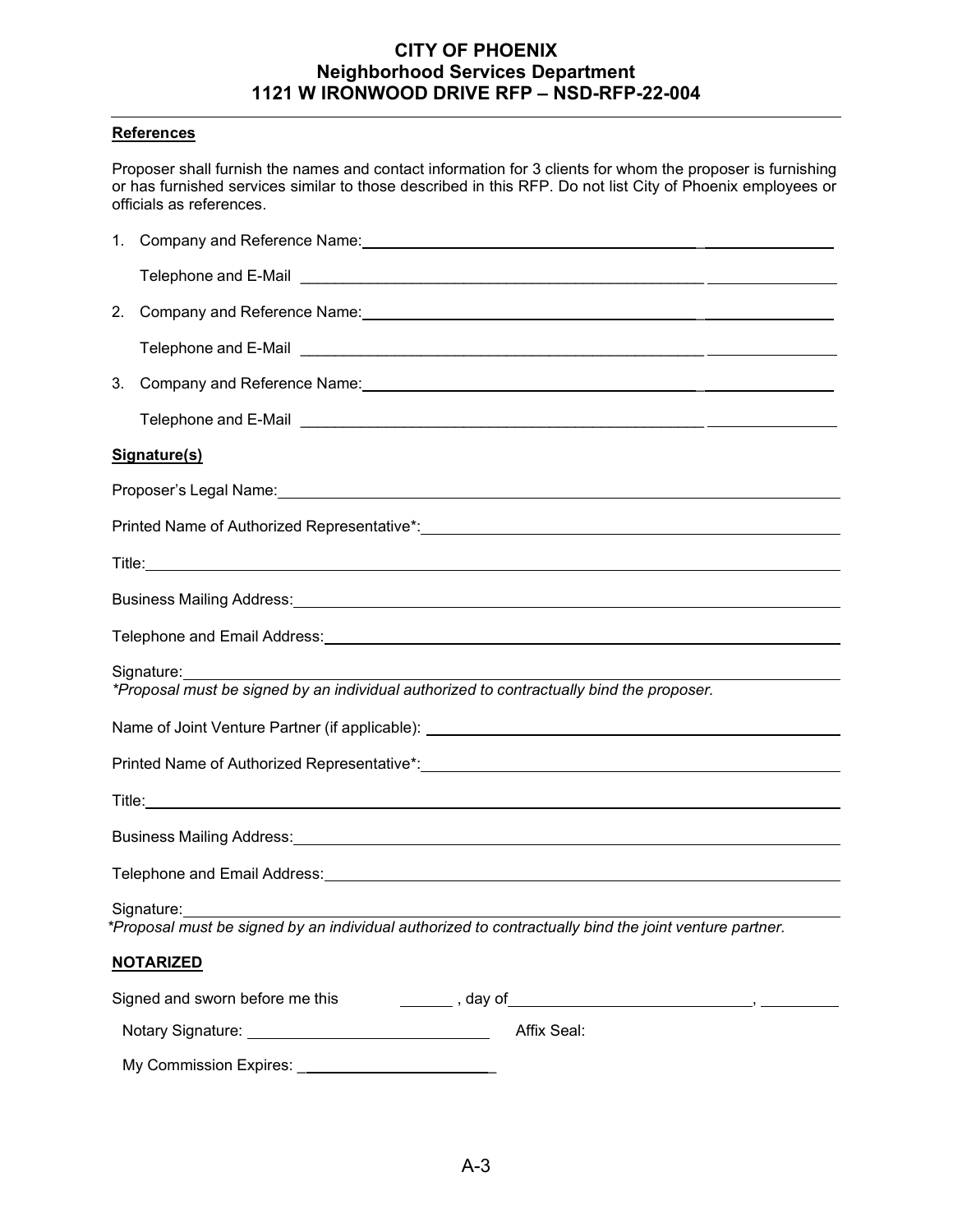#### **Attachment B CONFLICT OF INTEREST AND SOLICITATION TRANSPARENCY DISCLOSURE FORM**

**Each proposer shall complete, sign, and submit this form with its proposal. Any proposal received without this completed and signed form will be disqualified as non-responsive.**

1. First Name, Middle Initial, Last Name, Suffix of Proposer's Authorized Representative (person submitting this disclosure form and submitting the proposal)

\_

2. Contract Information

# 1121 W Ironwood Drive NSD-RFP-22-004

3. Name of individual(s) or entity(ies) seeking a contract with the City (i.e. parties to the Contract)

\_

\_

- 4. List all individuals(s) or entity(ies) that are partners, parent companies, joint venturers, or subsidiaries of the individual or entity listed in Question 3. Please include all board members, executive committee members, and officers for each entry. If not applicable, list "N/A."
- 5. List all individuals or entities that will be subcontractors on this Contract, including each business name and the owner's name, or list "N/A" if no subcontractors will be used on this Contract or "TBD" if subcontractors have not yet been identified.

\_

\_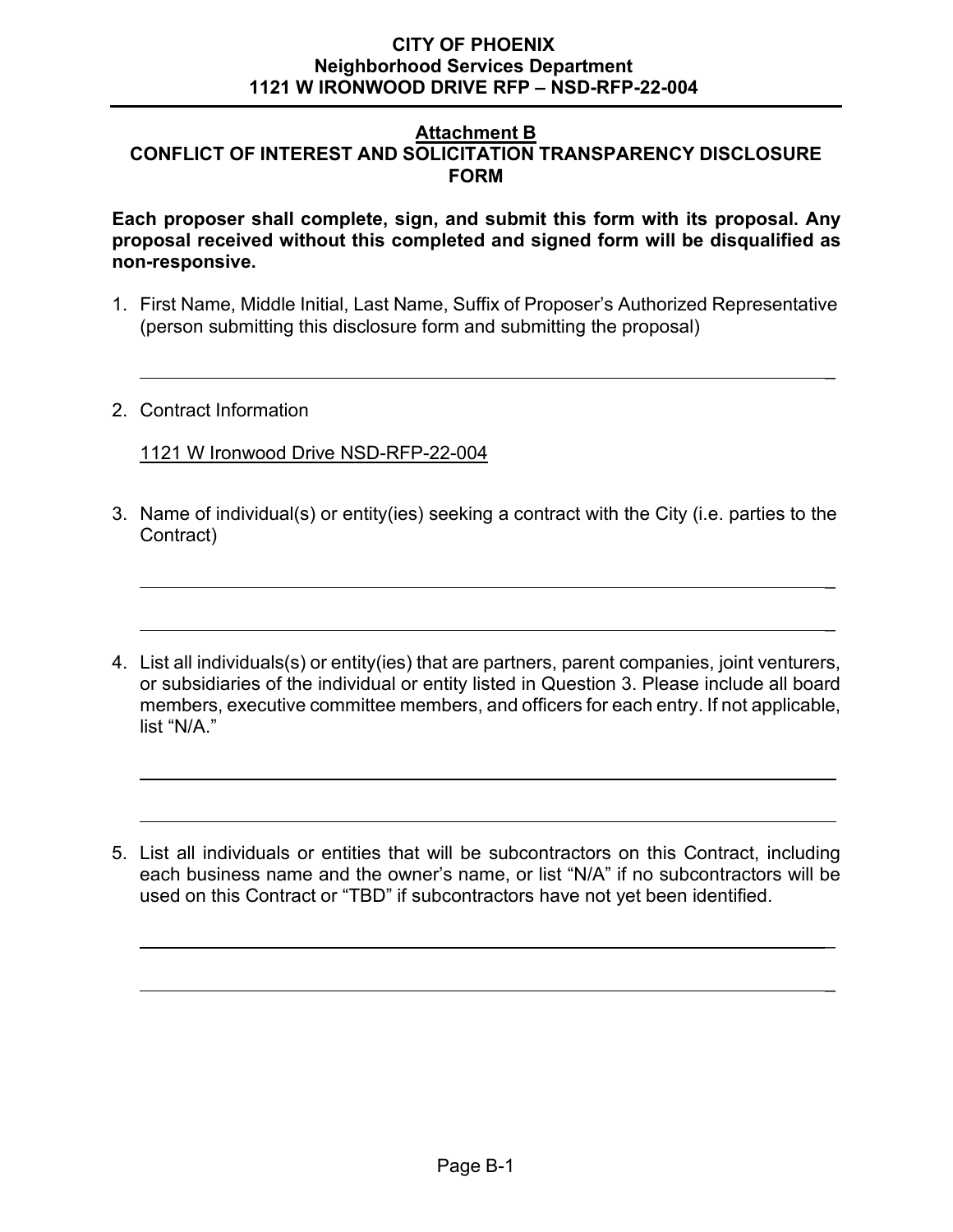6. List all attorneys, lobbyists, or consultants retained by any individuals listed in the answers to Questions 3, 4, or 5, assisting with this proposal and/or with securing the contract resulting from this solicitation. If none, list "none."

\_

\_

7. Disclosure of Conflict of Interest:

Is the proposer or the proposer's authorized representative aware of any fact(s) with regard to this solicitation or the resulting contract that would raise a "conflict of interest" issue under City Code Section 43-34? City Code Section 43-34 reads:

*"An elected City official or a City employee shall not represent any person or business for compensation before the City regarding any part of a procurement, including any resulting contract, if during the time the elected official is or was in office or the employee is or was employed by the City such elected official or employee played a material or significant role in the development of the solicitation, any other part of the procurement, or the contract award."*

 $\Box$  The proposer and the proposer's authorized representative are not aware of any conflict(s) of interest under City Code Section 43-34.

\_

\_

 $\Box$  The proposer or the proposer's authorized representative is aware of the following potential or actual conflict(s) of interest:

8. Notice Regarding Prohibited Interest in Contracts:

Although any contract in place at the time a person becomes a public officer or employee may remain in effect, the contract may not be amended, extended,

[Arizona Revised Statutes \(A.R.S\)](http://www.azleg.gov/) Sections 38-501 through 38-511 and the Phoenix City Charter and Code prohibit public officers or employees, their close relatives, and any businesses they, or their relatives, own from: (1) representing before the City any person or business for compensation; (2) doing business with the City by any means other than through a formal procurement; and (3) doing business with the City without disclosing that the person has an interest in the contract. This prohibition extends to subcontracts on City contracts and also applies to parent, subsidiary, or partner businesses owned by a public officer or employee.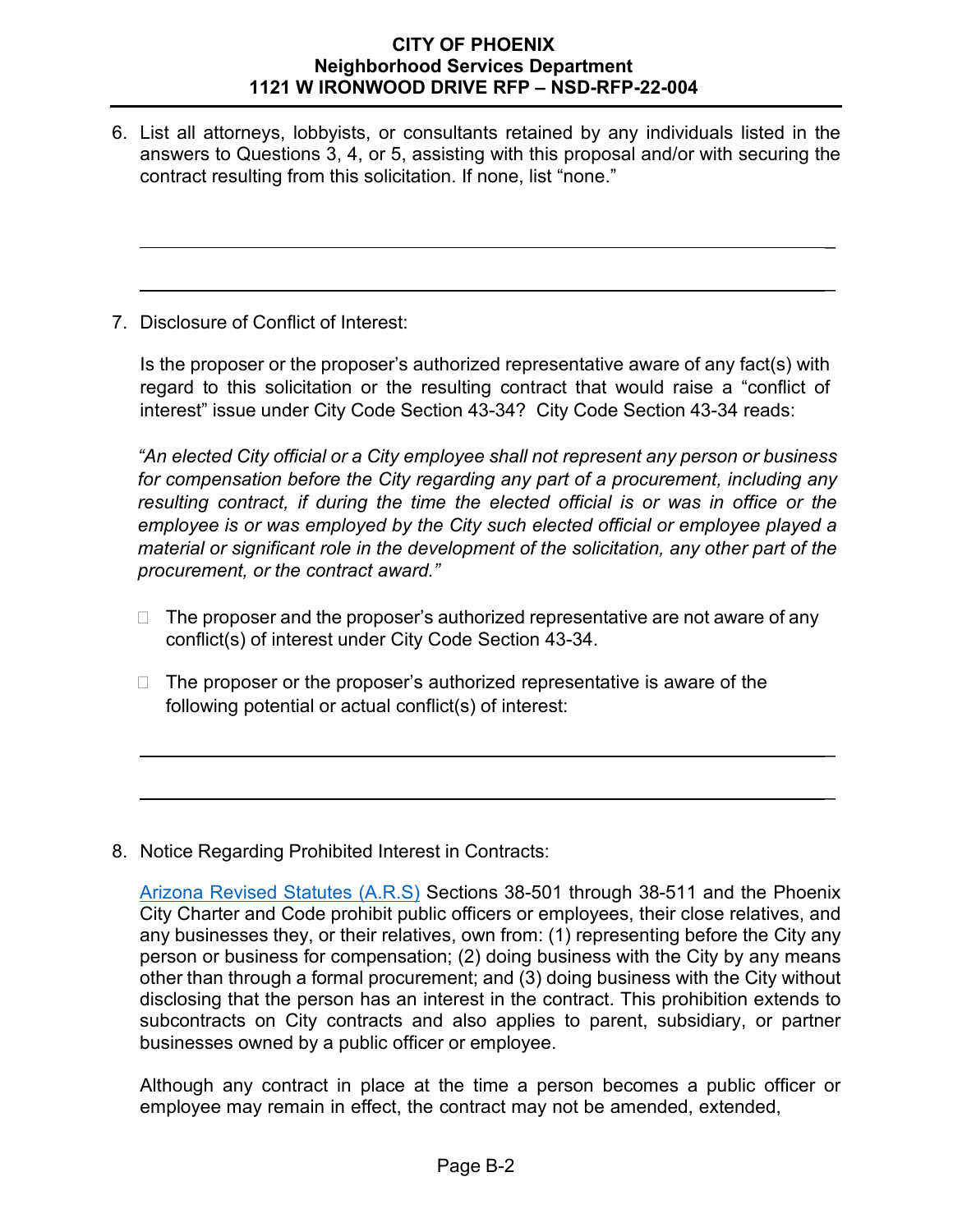modified, or changed in any manner during the officer's or employee's city service without following city administrative regulations.

Is the proposer or the proposer's authorized representative aware of any fact(s) with regard to this solicitation or the resulting contract that would raise a "conflict of interest" issue under A.R.S. Sections 38-501 through 38-511?

- $\Box$  The proposer and the proposer's authorized representative are not aware of any conflict(s) of interest under A.R.S. Sections 38-501 through 38-511.
- $\Box$  The proposer or the proposer's authorized representative are aware of the following conflict(s) of interest:
- 9. Solicitation Transparency Policy (No Contact with City Officials or Staff During RFP Process) Acknowledgements:
	- $\Box$  The proposer and the proposer's authorized representative understand that a person or entity seeking or applying for a city contract, or any other person acting on behalf of that person or entity, is prohibited from contacting City officials and employees, other than the listed Procurement Officer, regarding a business opportunity after a solicitation has been posted.
	- $\Box$  This "no-contact" provision only concludes when the contract resulting from this solicitation is awarded at a City Council meeting. If contact is required with City official or employees, the contact will take place in accordance with procedures established by the City. Violation of this prohibited contacts provision, set out in City Code Sections 2-190.4 and 43-36, as well as in Section V of this solicitation, by a proposer, or its agents, will lead to **disqualification.**
- 10.Fraud Prevention and Reporting Policy Acknowledgement:
	- $\Box$  The proposer and the proposer's authorized representative acknowledge that the City has a Fraud Prevention and Reporting Policy and takes fraud seriously. The proposer or the proposer's authorized representative shall report fraud, suspicion of fraud, or any other inappropriate action to the Phoenix Integrity Line at 602-261 8999 or 602-534-5500 (TDD); or via email to [aud.integrity.line@phoenix.gov.](mailto:aud.integrity.line@phoenix.gov)

The purpose of the fraud policy is to maintain the City's high ethical standards. The policy includes a way for business partners to report wrongdoing or bad behavior.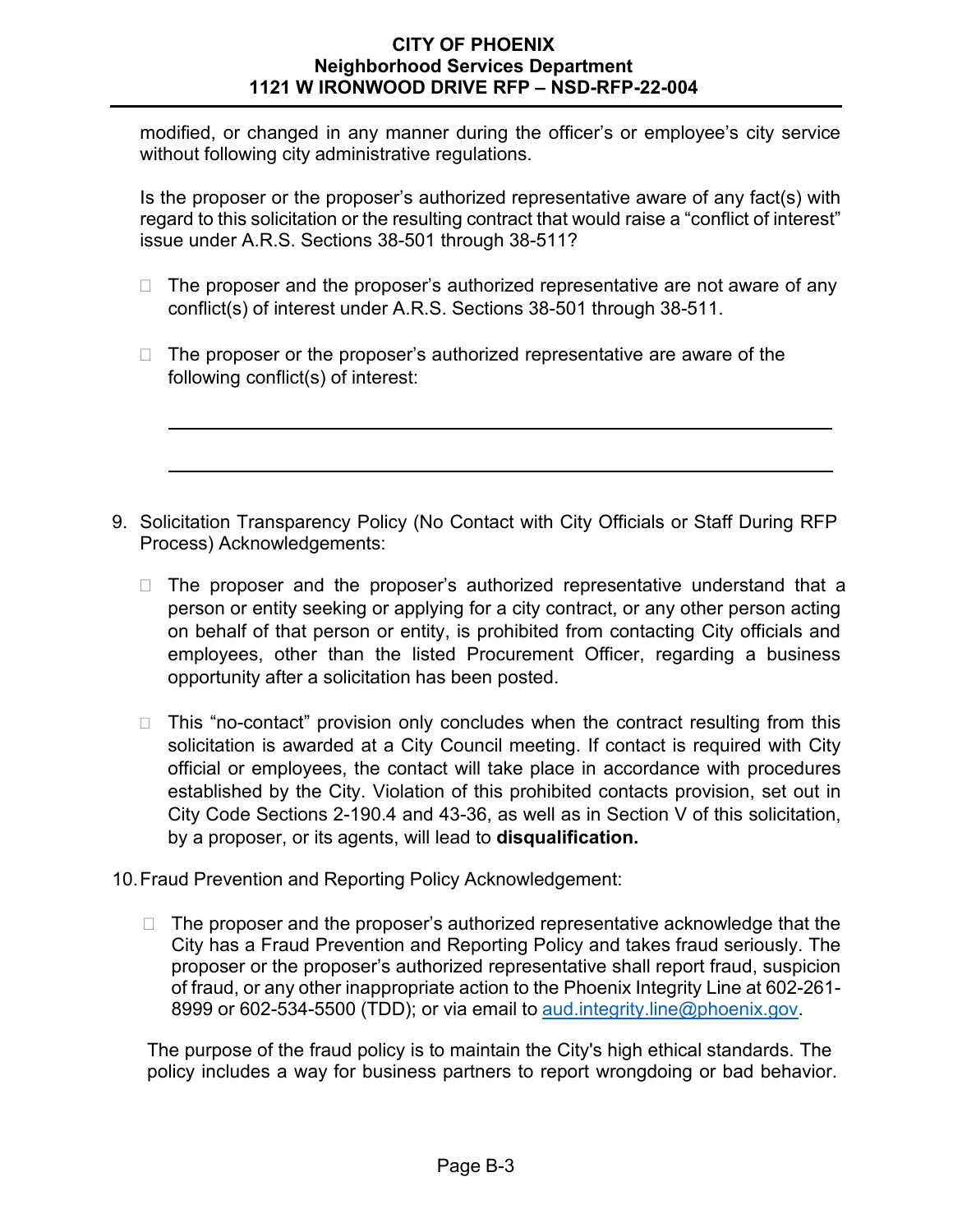Suspected fraud should be reported immediately to the Phoenix Integrity Line. The City has adopted a zero-tolerance policy regarding fraud.

# **OATH**

The proposer's authorized representative affirms the statements contained in this form, including any attachments, to the best of my knowledge and belief are true, correct, and complete. Should any of the answers to the above questions change during thesolicitation process or the resulting contract, particularly as it relates to any changes in ownership, the proposer agrees to update this form with the new information within 30 days of such changes. Failure to do so may result in the disqualification of a proposal or be deemed a breach of contract resulting from this solicitation.

| Printed Name and Title of Authorized Representative |      |  |  |  |  |  |  |
|-----------------------------------------------------|------|--|--|--|--|--|--|
| Authorized Representative's Signature               | Date |  |  |  |  |  |  |
| Proposer's Legal Name (and DBA, if applicable)      |      |  |  |  |  |  |  |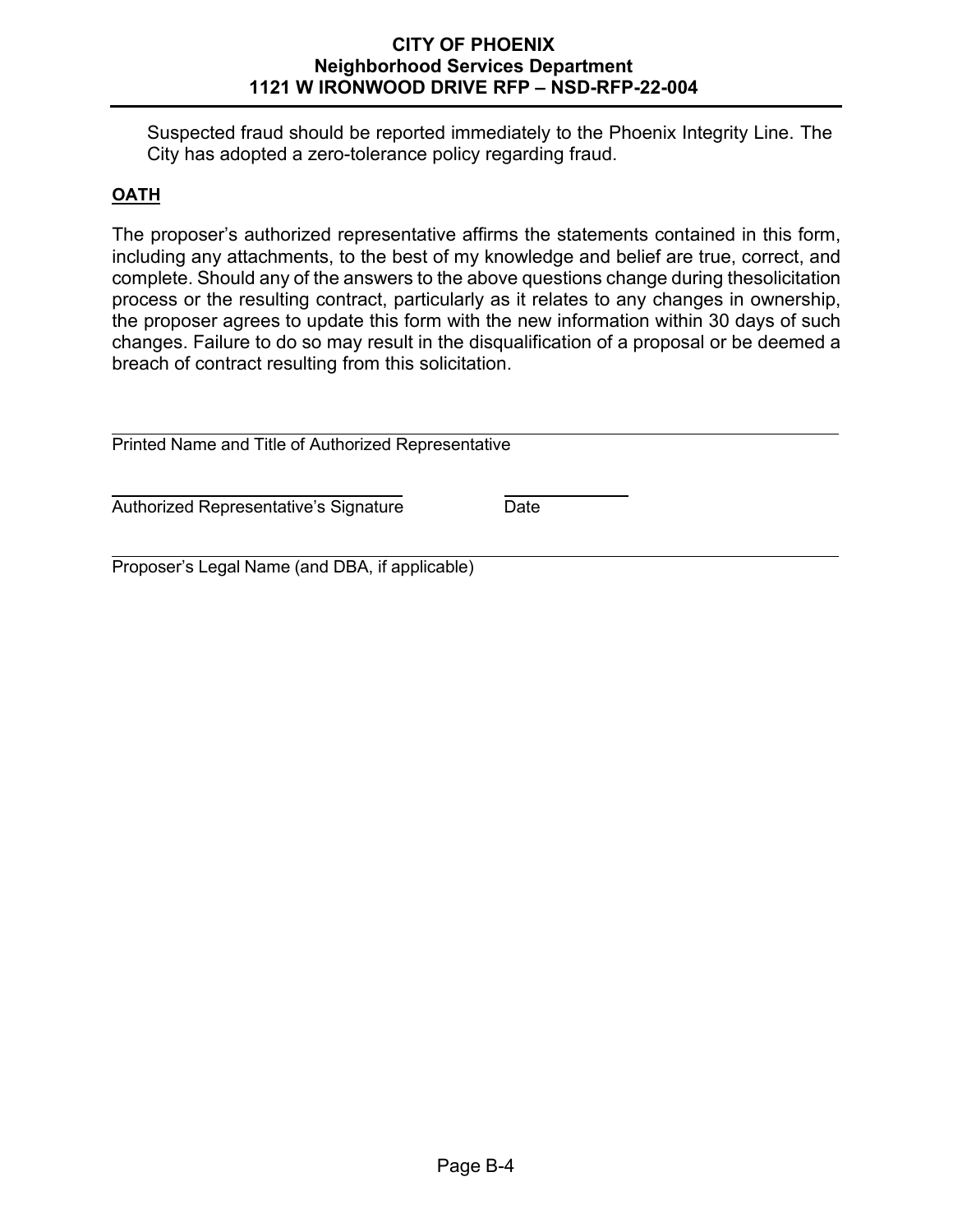# **Attachment C DEVELOPMENT DETAILS**

Name of proposer:

Each proposer must complete and submit this form with its proposal.

- Residential SF:
- Other SF (detail):
- Number of Residential Units: Units:
- Number of Units by Residential Type:
	- o Rental Units:
	- o For Sale Units:
- Number of Units by Market Type:
	- o Affordable/Income-Restricted:
	- o Market Rate: with the matter of the matter of the matter of the matter of the matter of the matter of the matter of the matter of the matter of the matter of the matter of the matter of the matter of the matter of the ma
	- o Mixed-Income: \_
- Number of Parking Spaces:
- Building Height (feet and stories):
- Estimated Number of Construction Jobs:
- Estimated Number of Permanent Jobs:
- Estimated Value of Project: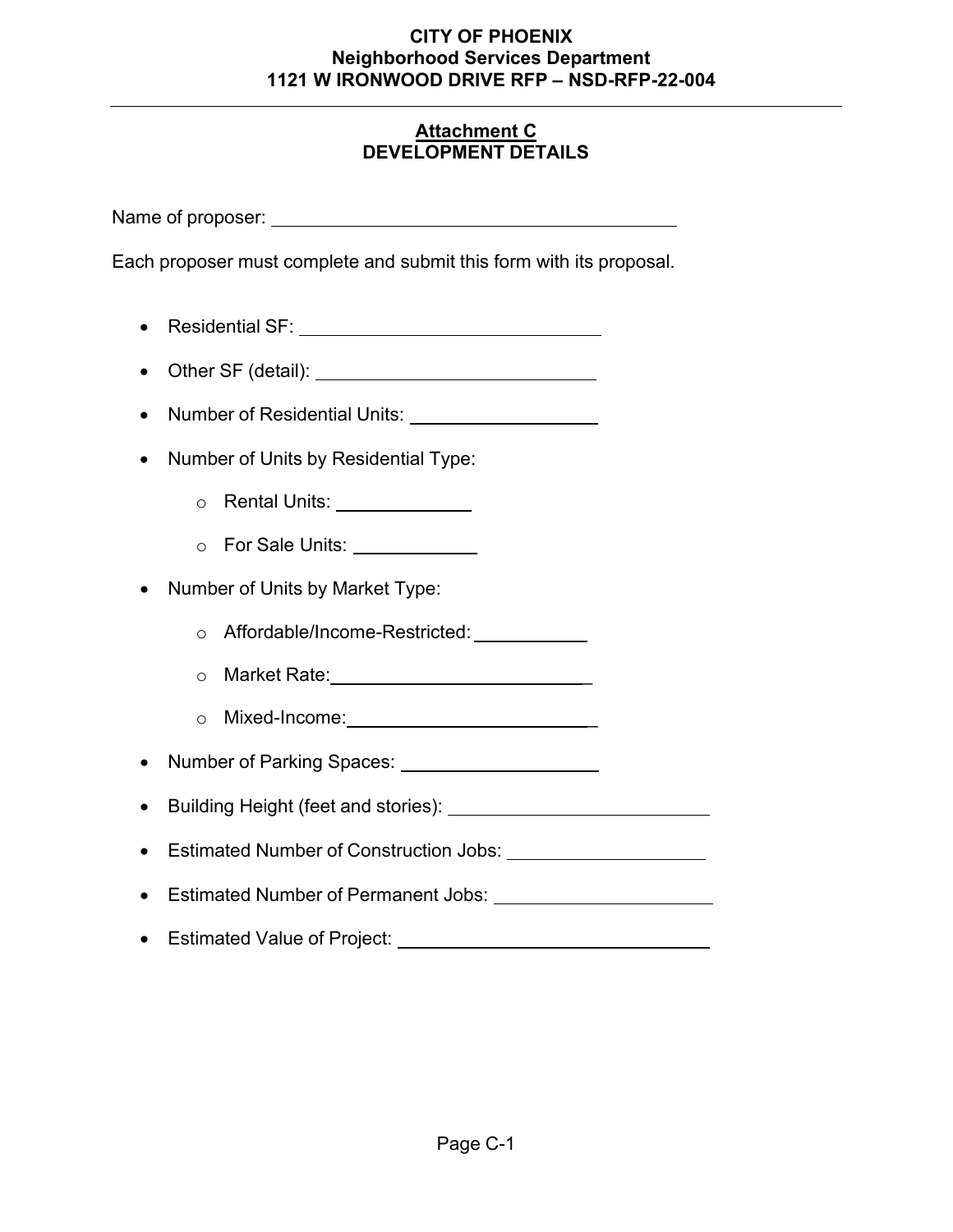# **Attachment D PROPOSED PURCHASE PRICE**

Name of proposer:

Each proposer must complete and submit this form with its proposal. The City will not be responsible for any proposer errors or omissions.

Proposed Purchase Price \$